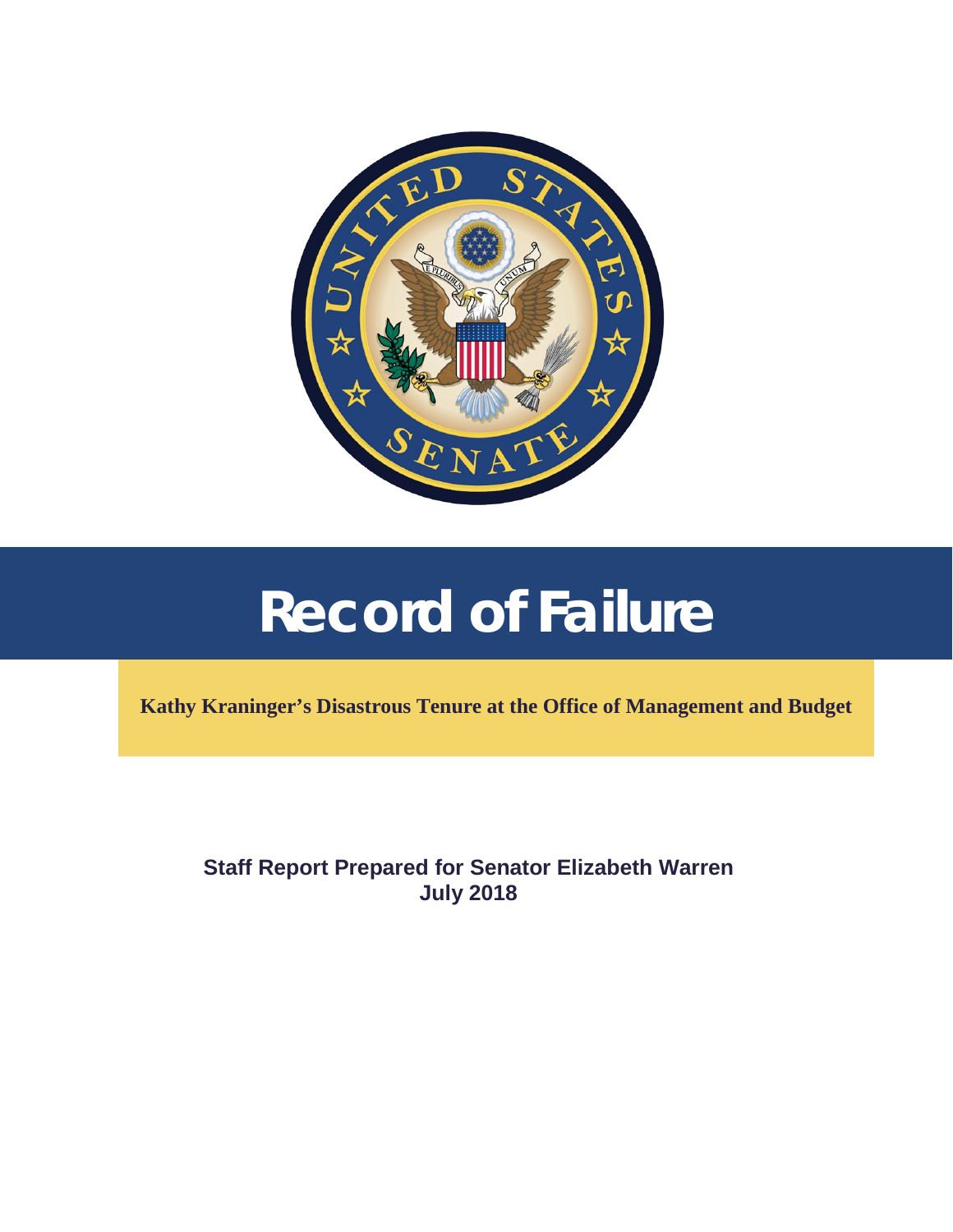## **TABLE OF CONTENTS**

| <b>EXECUTIVE SUMMARY</b>                                |    |
|---------------------------------------------------------|----|
| <b>INTRODUCTION</b>                                     | Δ  |
| <b>FAILURES OF IMMIGRATION POLICY</b>                   | 5  |
| <b>FAILED PUERTO RICO RECOVERY</b>                      |    |
| <b>FAILURE TO ADDRESS THE AFFORDABLE HOUSING CRISIS</b> | 10 |
| <b>CONCLUSION</b>                                       | 14 |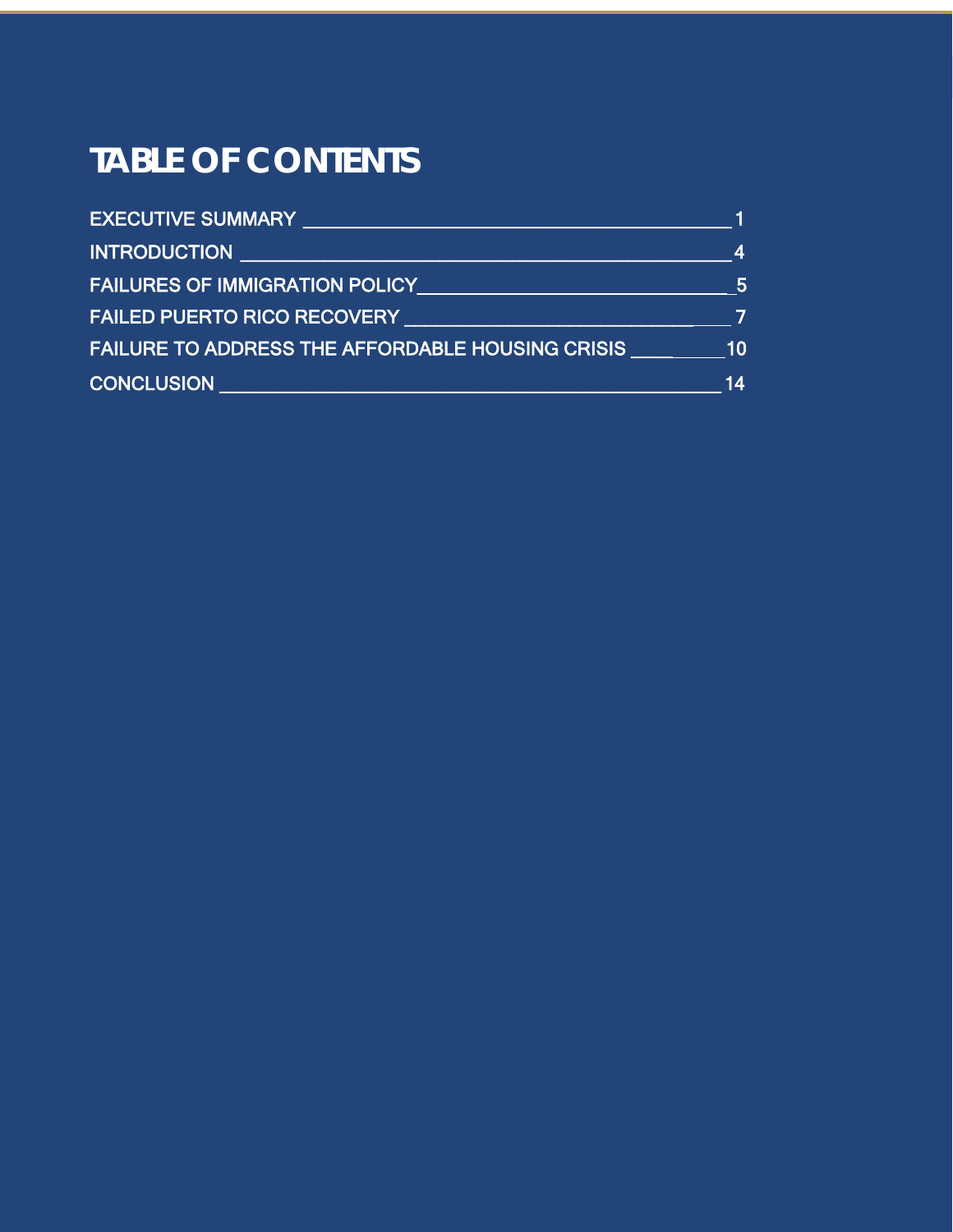## <span id="page-2-0"></span>**EXECUTIVE SUMMARY**

On June 18, 2018, President Donald Trump announced his intent to nominate Kathleen Kraninger as Director of the Consumer Financial Protection Bureau (CFPB). Ms. Kraninger is currently a senior political appointee at the Office of Management and Budget (OMB).

As both Democrats and Republicans have recognized – and as the Trump Administration has effectively conceded – Ms. Kraninger has no experience in consumer finance or protection. Instead, the Trump Administration has defended Ms. Kraninger's nomination solely by citing her management abilities, noting that she currently "oversees \$250 billion in budgetary resources"[1](#page-2-1) and would bring "much-needed management experience"<sup>[2](#page-2-2)</sup> to the CFPB.

Ms. Kraninger has a low-profile role in the Administration, but as Associate Director for General Government Programs at OMB, she leads OMB's oversight of several federal agencies, including the Department of Justice (DOJ), the Department of Homeland Security (DHS), and the Department of Housing and Urban Development (HUD). Traditionally, someone in Ms. Kraninger's role would provide "ongoing policy and management guidance," "oversee implementation of policy options," and work with agencies throughout the year as they shift money to implement new legislation or Administration policy.<sup>[3](#page-2-3)[4](#page-2-4)</sup>

This report examines Ms. Kraninger's track record at OMB and finds that the agencies she supervises have been responsible for some of the Trump Administration's most costly – and tragic – management failures. Based on these results, she has not earned a promotion to lead the CFPB.

Specifically, Ms. Kraninger has overseen:

 $\overline{a}$ 

**Failures in Immigration Policy:** The budget and immigration policy planning process overseen by Ms. Kraninger has produced a humanitarian catastrophe. Ms. Kraninger is the OMB official with primary responsibility over the DOJ and DHS.<sup>[5](#page-2-5)</sup> In that role, she was responsible for helping plan and oversee the President's appalling "Zero Tolerance Policy," which has resulted in thousands of children being torn away from their parents.<sup>[6](#page-2-6)</sup> Similarly, on Ms. Kraninger's watch,

- <span id="page-2-2"></span><sup>2</sup> Seattle Times, "Trump to nominate OMB official to lead consumer watchdog," Jill Colvin, June 16, 2018, https://www.seattletimes.com/business/apxtrump-to-nominate-omb-official-to-lead-consumer-watchdog/.
- <span id="page-2-3"></span><sup>3</sup> Congressional Research Service, "Introduction to the Federal Budget Process," December 3, 2012,

<span id="page-2-1"></span><sup>&</sup>lt;sup>1</sup> White House, "President Donald J. Trump Announces Intent to Nominate and Appoint Personnel to Key Administration Posts," June 18, 2018, https://www.whitehouse.gov/presidential-actions/president-donald-j-trump-announces-intent-<br>nominate-appoint-personnel-key-administration-posts-11/.

<span id="page-2-4"></span>[http://www.crs.gov/Reports/98-721?source=search&guid=002838890c9649df9a1ffcb4ee5efb2e&index=6.](http://www.crs.gov/Reports/98-721?source=search&guid=002838890c9649df9a1ffcb4ee5efb2e&index=6)<br><sup>4</sup> Office of Management and Budget, "The Mission and Structure of the Office of Management and Budget," [https://obamawhitehouse.archives.gov/sites/default/files/omb/assets/about\\_omb/omb\\_org\\_chart\\_0.pdf.](https://obamawhitehouse.archives.gov/sites/default/files/omb/assets/about_omb/omb_org_chart_0.pdf) 5 United States Government Manual, "Office of Management and Budget,"

<span id="page-2-5"></span>[https://www.usgovernmentmanual.gov/ReadLibraryItem.ashx?SFN=DjwsLvg6HT/zFuXGHf1j1w==&SF=PAmu4nDRyao](https://www.usgovernmentmanual.gov/ReadLibraryItem.ashx?SFN=DjwsLvg6HT/zFuXGHf1j1w==&SF=PAmu4nDRyaoCugTKvsXyXx/6G6ZqqOY1fk7ZHZboqk4) [CugTKvsXyXx/6G6ZqqOY1fk7ZHZboqk4=](https://www.usgovernmentmanual.gov/ReadLibraryItem.ashx?SFN=DjwsLvg6HT/zFuXGHf1j1w==&SF=PAmu4nDRyaoCugTKvsXyXx/6G6ZqqOY1fk7ZHZboqk4).

<span id="page-2-6"></span><sup>6</sup> USA Today, "Does the Trump administration have a policy of separating families at the border?," Dierdre Shesgreen, June 18, 2018, [https://www.usatoday.com/story/news/politics/2018/06/18/does-trump-administration-have-policy](https://www.usatoday.com/story/news/politics/2018/06/18/does-trump-administration-have-policy-separating-families/709873002/)[separating-families/709873002/;](https://www.usatoday.com/story/news/politics/2018/06/18/does-trump-administration-have-policy-separating-families/709873002/) NBC News, "U.S. has nearly 3,000 separated migrant kids, will use DNA to find parents,"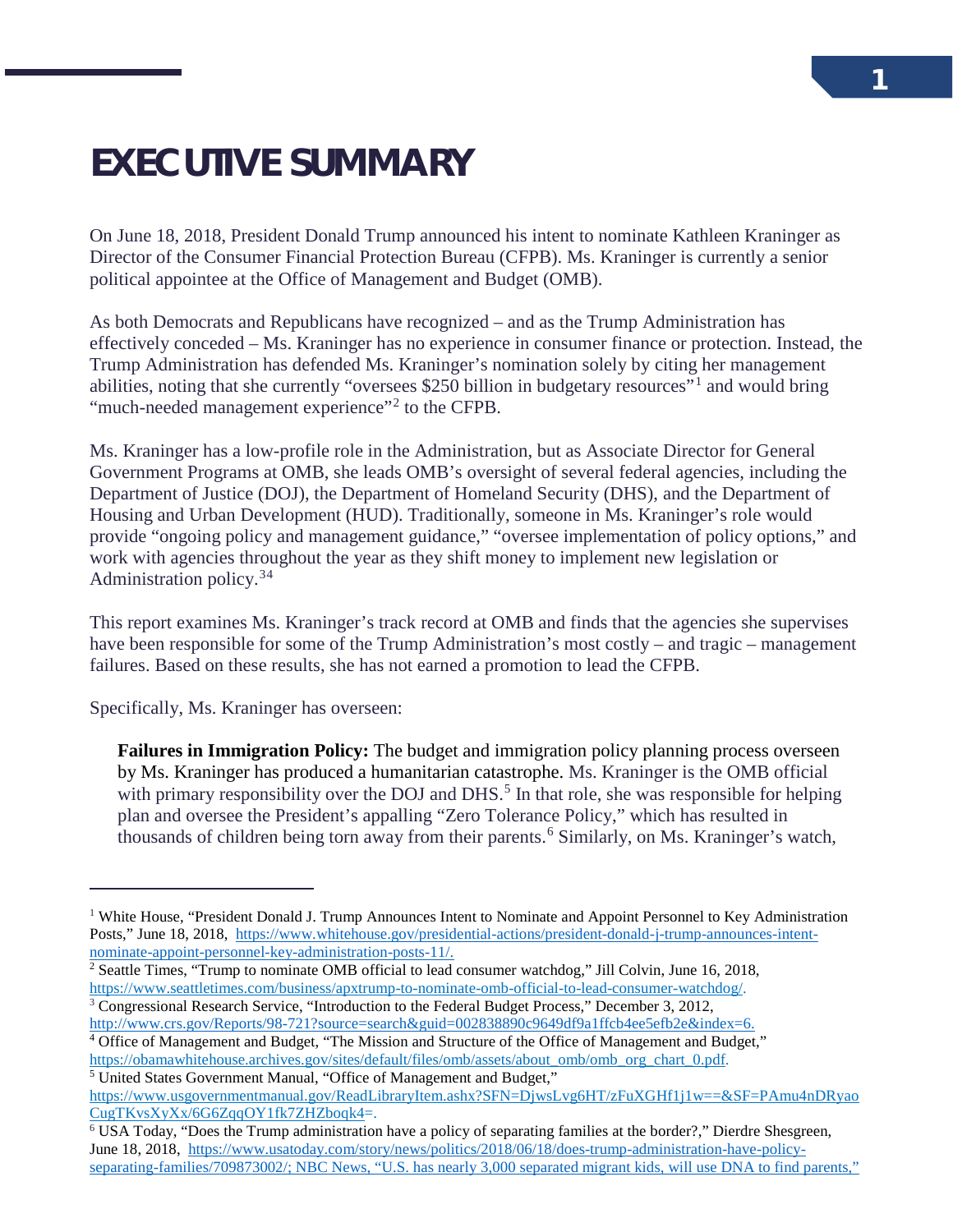President Trump's promise to secure the border by hiring thousands of new immigration agents has been marked by a lack of preparation and extraordinary waste, with little planning about how to recruit or deploy the additional 15,000 agents and officers that CBP and ICE were directed to hire.<sup>[7](#page-3-0)</sup>

**Failed Puerto Rico Recovery:** Ms. Kraninger's failure to ensure an adequate, timely response in Puerto Rico has turned a natural disaster into a man-made disaster. On September 20, 2017, Hurricane Maria hit Puerto Rico and the U.S. Virgin Islands, causing unprecedented devastation to the territories.<sup>[8](#page-3-1)</sup> In the aftermath of a disaster, OMB was responsible for requesting disaster aid from Congress on behalf of the Administration, $9$  and Ms. Kraninger was the official with oversight over most of the executive branch agencies charged with coordinating disaster recovery. Under her direction, OMB's inadequate requests for emergency disaster funding for these agencies have resulted in a delayed recovery and potentially undermined the resilience for future disasters. Senate leaders on both sides of the aisle, including Senate Majority Whip John Cornyn, claimed that one of the aid packages was "wholly inadequate"[10](#page-3-3) after OMB requested a fraction of what Puerto Rico Governor Ricardo Rosselló determined was necessary to rebuild the island – and split that amount among several jurisdictions recovering from disasters.<sup>[11](#page-3-4)</sup>

A new FEMA review of agency activities in the wake of the hurricane identified a host of problems: the agency was understaffed, unable to track the movement of resources in Puerto Rico, did not stock enough generators, and lacked key information as it prepared for and responded to the hurricane.<sup>[12](#page-3-5)</sup> Nearly 10 months after Hurricane Maria, Puerto Rico continues to struggle to recover and to prepare for the next hurricane.

**Failure to Address the Affordable Housing Crisis:** The budget overseen by Ms. Kraninger at OMB would make this country's affordable housing crisis even worse. Rents are rising all over the country. One in three extremely low income households pays more than 30 percent of their income in rent and 11 million renters pay more than 50 percent of their incomes in rent.<sup>[13](#page-3-6)</sup> Ms.

Julia Ainsley, July 5, 2018, [https://www.nbcnews.com/politics/immigration/u-s-has-nearly-3-000-separated-migrant-kids-](https://www.nbcnews.com/politics/immigration/u-s-has-nearly-3-000-separated-migrant-kids-will-n888986)

<span id="page-3-0"></span><sup>&</sup>lt;sup>7</sup> Department of Homeland Security Office of Inspector General, "Special Report: Challenges Facing DHS in Its Attempt to Hire 15,000 Border Patrol Agents and Immigration Officers," July 27, 2017,

[https://www.oig.dhs.gov/sites/default/files/assets/2017/OIG-17-98-SR-Jul17.pdf.](https://www.oig.dhs.gov/sites/default/files/assets/2017/OIG-17-98-SR-Jul17.pdf)

<span id="page-3-1"></span><sup>&</sup>lt;sup>8</sup> MassLive, Editorial, "Puerto Ricans still suffering from hurricane damage. It's time for Congress to act," Senators Elizabeth Warren and Ed Markey, May 31, 2018, [https://www.masslive.com/opinion/index.ssf/2018/05/op](https://www.masslive.com/opinion/index.ssf/2018/05/op-ed_on_the_housing_victims_o.html)[ed\\_on\\_the\\_housing\\_victims\\_o.html.](https://www.masslive.com/opinion/index.ssf/2018/05/op-ed_on_the_housing_victims_o.html)

<span id="page-3-2"></span><sup>&</sup>lt;sup>9</sup> Letter from OMB Director Mick Mulvaney to Vice President Mike Pence, October 4, 2017, [https://www.whitehouse.gov/wp-](https://www.whitehouse.gov/wp-content/uploads/2017/11/letter_regarding_additional_funding_and_reforms_to_address_impacts_of_recent_natural_disasters.pdf)

[content/uploads/2017/11/letter\\_regarding\\_additional\\_funding\\_and\\_reforms\\_to\\_address\\_impacts\\_of\\_recent\\_natural\\_disaste](https://www.whitehouse.gov/wp-content/uploads/2017/11/letter_regarding_additional_funding_and_reforms_to_address_impacts_of_recent_natural_disasters.pdf) [rs.pdf.](https://www.whitehouse.gov/wp-content/uploads/2017/11/letter_regarding_additional_funding_and_reforms_to_address_impacts_of_recent_natural_disasters.pdf)<br><sup>10</sup> New York Times, "White House Requests More Disaster Aid but Also Seeks Cuts as Deficits Rise," Thomas Kaplan,

<span id="page-3-3"></span>November 17, 2017, [https://www.nytimes.com/2017/11/17/us/politics/trump-disaster-relief-hurricanes-wildfire-tax](https://www.nytimes.com/2017/11/17/us/politics/trump-disaster-relief-hurricanes-wildfire-tax-cuts.html)[cuts.html.](https://www.nytimes.com/2017/11/17/us/politics/trump-disaster-relief-hurricanes-wildfire-tax-cuts.html)

<span id="page-3-4"></span><sup>&</sup>lt;sup>11</sup> Bloomberg, "Puerto Rico Seeks \$94 Billion in Federal Aid for Hurricane Recovery," Rebecca Spalding, November 13, 2017[, https://www.bloomberg.com/news/articles/2017-11-13/puerto-rico-seeks-94-billion-in-u-s-aid-for-hurricane](https://www.bloomberg.com/news/articles/2017-11-13/puerto-rico-seeks-94-billion-in-u-s-aid-for-hurricane-recovery)[recovery.](https://www.bloomberg.com/news/articles/2017-11-13/puerto-rico-seeks-94-billion-in-u-s-aid-for-hurricane-recovery)

<span id="page-3-5"></span> $\frac{12}{12}$  Federal Emergency Management Agency, "2017 Hurricane Season FEMA After-Action Report," July 12, 2018, p. 37, [https://www.fema.gov/media-library-data/1531438753896-](https://www.fema.gov/media-library-data/1531438753896-273f27679ba04c93301af90546abae18/2017FEMAHurricaneAAR.PDF)

[<sup>273</sup>f27679ba04c93301af90546abae18/2017FEMAHurricaneAAR.PDF.](https://www.fema.gov/media-library-data/1531438753896-273f27679ba04c93301af90546abae18/2017FEMAHurricaneAAR.PDF)

<span id="page-3-6"></span><sup>&</sup>lt;sup>13</sup> National Low Income Housing Coalition, "The Gap A Shortage of Affordable Homes," March 2018, [http://nlihc.org/sites/default/files/gap/Gap-Report\\_2018.pdf.](http://nlihc.org/sites/default/files/gap/Gap-Report_2018.pdf)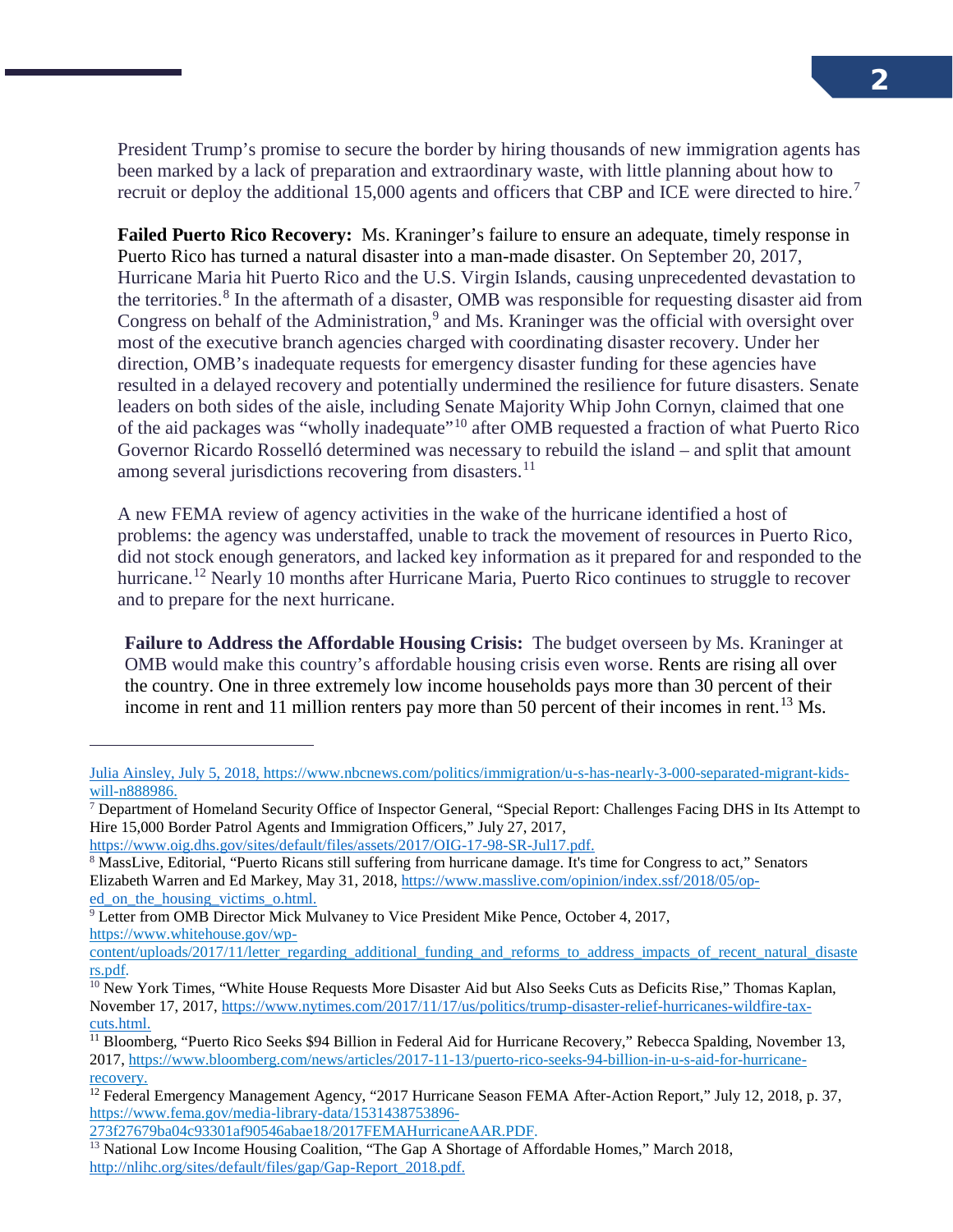Kraninger has primary responsibility at OMB for HUD, which is responsible for most affordable housing programs. But instead of addressing the crisis, the Administration proposal gutted housing assistance, which would have resulted in 250,000 fewer people receiving housing vouchers and many more paying larger portions of their income in rent.<sup>[14](#page-4-0)</sup>

The Trump Administration budgets proposed under her watch also fail to invest in affordable housing infrastructure and allow existing housing assets to deteriorate, ensuring that the affordability crisis will continue to worsen. The budget eliminates all the programs that help to rehabilitate public housing facilities and zeroes out programs that help build new affordable housing in communities all over America, including the Community Development Block Grant,<sup>[15](#page-4-1)</sup> which provides funding to "develop viable urban communities" and is also the largest economic development program in rural America.<sup>[16](#page-4-2)</sup>

<span id="page-4-0"></span><sup>&</sup>lt;sup>14</sup> National Low Income Housing Coalition, "President Trump's Budget Proposes to Slash Affordable Housing and Other Essential Programs," June 2017, http://nlihc.org/sites/default/files/Trump-Budget.pdf.

<span id="page-4-1"></span><sup>&</sup>lt;sup>15</sup> White House, Department of Housing and Urban Development FY 2019 Budget Request, February 2018, p. 559, https://www.whitehouse.gov/wp-content/uploads/2018/02/hud-fy2019.pdf.

<span id="page-4-2"></span><sup>&</sup>lt;sup>16</sup> Housing Policy Debate Journal, "The Role of the CDBG Program in Rural America," Keith Wiley, January 28, 2014, <https://www.tandfonline.com/doi/full/10.1080/10511482.2013.859162?scroll=top&needAccess=true>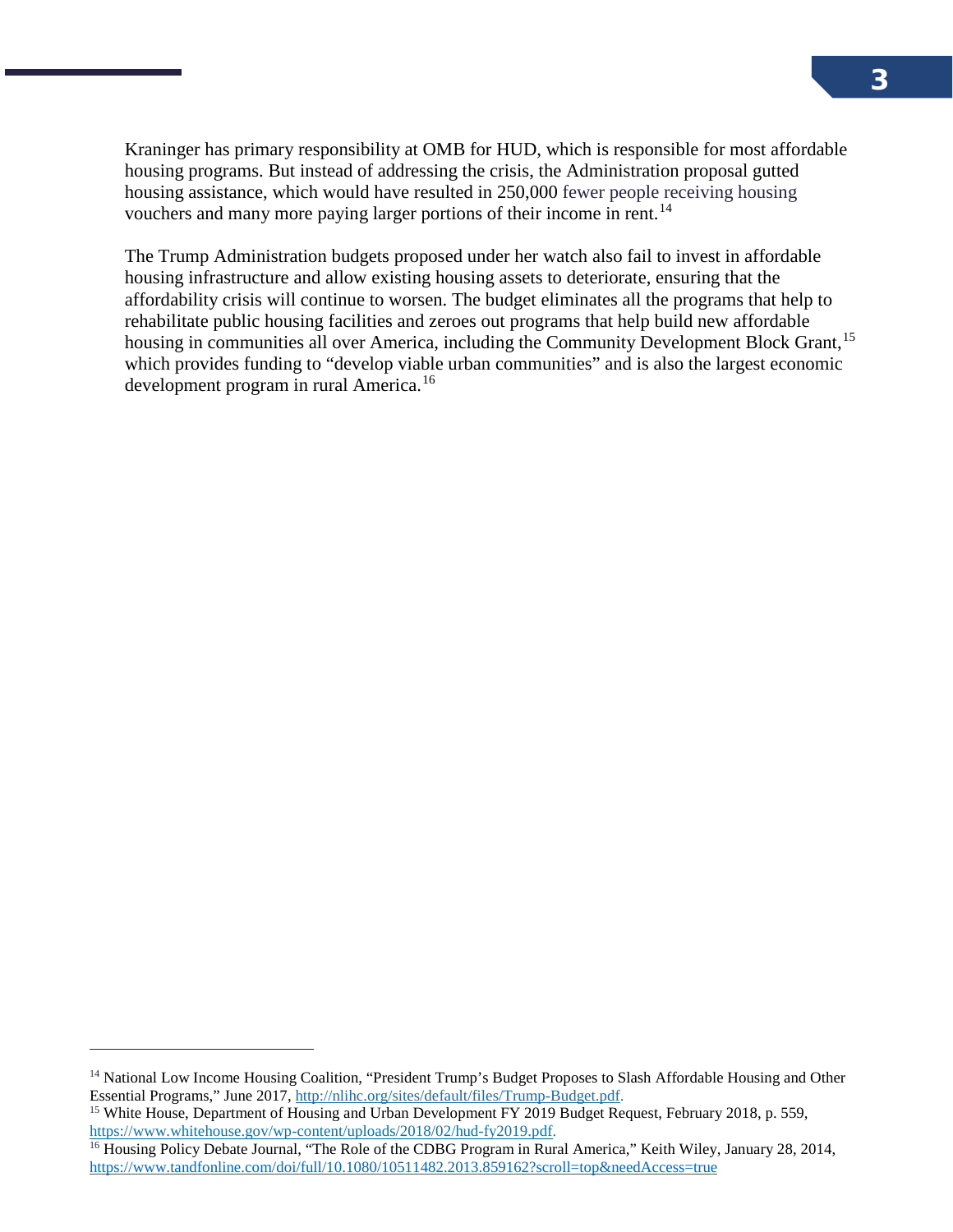## <span id="page-5-0"></span>**INTRODUCTION**

 $\overline{a}$ 

On June 18, 2018, President Donald Trump announced his intent to nominate Kathleen Kraninger to be the Director of the Consumer Financial Protection Bureau (CFPB). Ms. Kraninger currently holds a senior political position at OMB. She has spent more than a decade working on homeland security policy in the Executive Branch and on Capitol Hill, but she has never worked as a regulator or on consumer protection issues, either in public service or in the private sector.

The OMB is not a high-profile government agency. But the agency is critically important, and Ms. Kraninger holds a position of significant authority and responsibility. Public management experts have described OMB as "the one federal agency that can play a pivotal role in ensuring the effective implementation of programs and policies across the entire government,"<sup>[17](#page-5-1)</sup> and noted that:

More than any other institution in the federal arena …. [OMB is] the best agency for providing the necessary institutional knowledge, coordination, and oversight for turning [Trump Administration] priorities into reality …. OMB is a tiny agency with huge responsibilities. ... Both the president and Congress also look to OMB as a SWAT team to handle crises … especially when a crisis requires a coordinated response from several agencies.<sup>[18](#page-5-2)</sup>

Ms. Kraninger is currently the Program Associate Director for General Government Programs at OMB, where her responsibilities include providing "ongoing policy and management guidance," "oversee[ing] implementation of policy options," and working with agencies throughout the year as they shift money to implement new legislation or Administration policy.<sup>[19](#page-5-3)</sup>

In nominating Ms. Kraninger, the White House touted her record as an experienced manager in the Federal government – stressing that in her role at OMB, she "oversees \$250 billion in budgetary resources for seven cabinet departments and thirty other federal agencies, including the Department of the Treasury, Department of Housing and Urban Development, and the Bureau of Consumer Financial Protection."<sup>[20](#page-5-4)</sup> A White House spokesperson said that Ms. Kraninger "will bring a fresh perspective and much-needed management experience [to the agency] which has been plagued by excessive spending, dysfunctional operations, and politicized agendas."[21](#page-5-5)

<span id="page-5-2"></span>[https://ourpublicservice.org/publications/viewcontentdetails.php?id=1349.](https://ourpublicservice.org/publications/viewcontentdetails.php?id=1349)<br><sup>18</sup> The Public Manager, "The Crucial Role of OMB," Eric Keller and Peter Kamocsai, February 2017, [https://www.td.org/magazines/the-public-manager/the-crucial-role-of-omb.](https://www.td.org/magazines/the-public-manager/the-crucial-role-of-omb)

<span id="page-5-4"></span><sup>20</sup> White House, "President Donald J. Trump Announces Intent to Nominate and Appoint Personnel to Key Administration Posts," June 18, 2018, [https://www.whitehouse.gov/presidential-actions/president-donald-j-trump-announces-intent](https://www.whitehouse.gov/presidential-actions/president-donald-j-trump-announces-intent-nominate-appoint-personnel-key-administration-posts-11/)[nominate-appoint-personnel-key-administration-posts-11/.](https://www.whitehouse.gov/presidential-actions/president-donald-j-trump-announces-intent-nominate-appoint-personnel-key-administration-posts-11/)

<span id="page-5-1"></span><sup>&</sup>lt;sup>17</sup> Partnership for Public Service, "From Decisions to Results: Building a More Effective Government Through a Transformed Office of Management and Budget," October 12, 2016,

<span id="page-5-3"></span><sup>&</sup>lt;sup>19</sup> Congressional Research Service, "Introduction to the Federal Budget Process," December 3, 2012, [http://www.crs.gov/Reports/98-721?source=search&guid=002838890c9649df9a1ffcb4ee5efb2e&index=6.](http://www.crs.gov/Reports/98-721?source=search&guid=002838890c9649df9a1ffcb4ee5efb2e&index=6)

<span id="page-5-5"></span> $\frac{21}{21}$  New York Times, "White House Confirms That Mulvaney Deputy Is Pick to Lead Consumer Bureau," Glenn Thrush, June 16, 2018[, https://www.nytimes.com/2018/06/16/us/politics/kraninger-consumer-financial-bureau.html.](https://www.nytimes.com/2018/06/16/us/politics/kraninger-consumer-financial-bureau.html)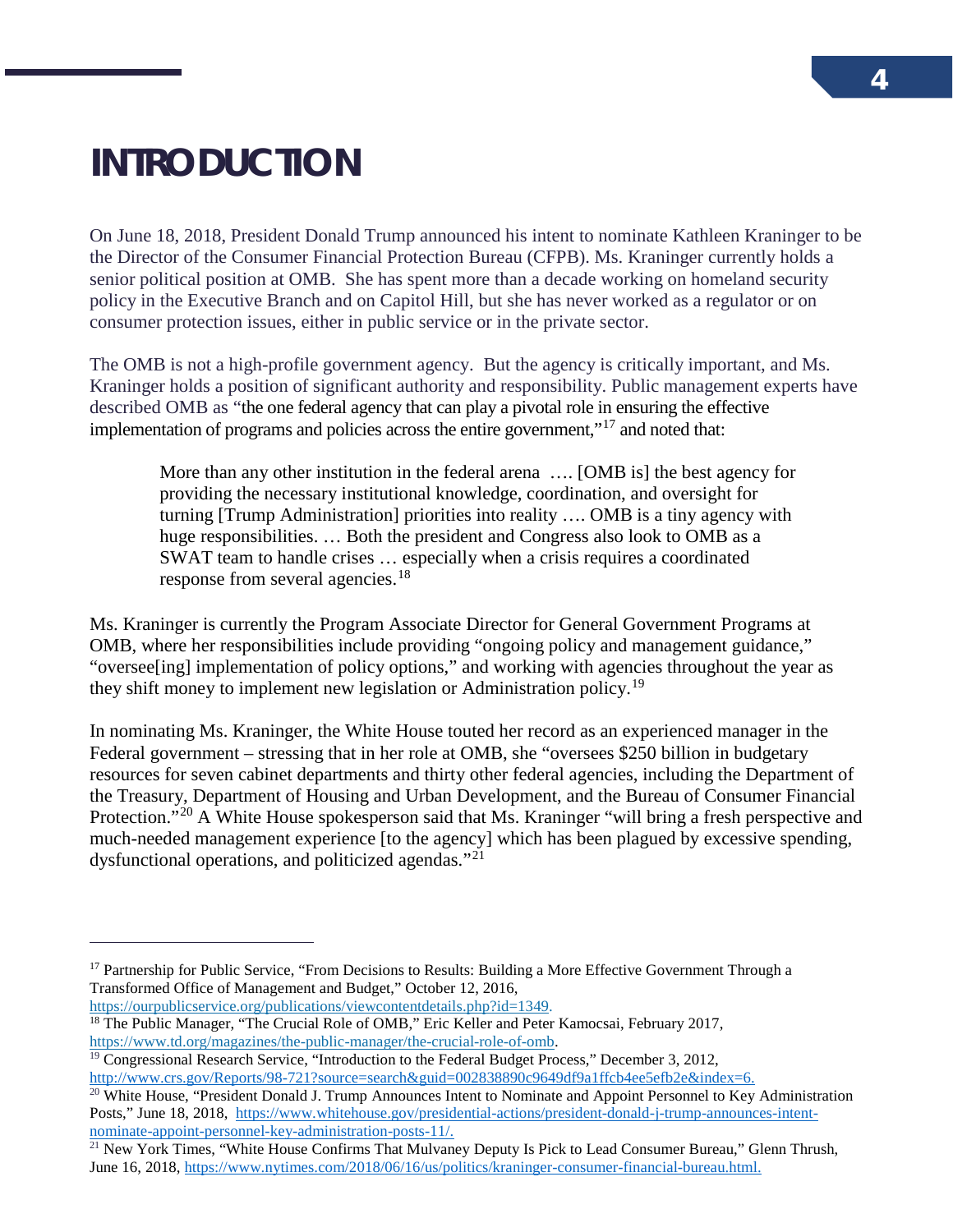This report examines her success in meeting these responsibilities in her current role, including her work reviewing the Trump Administration budget, policies, and implementation in three different areas: immigration policy, the Puerto Rico hurricane response and recovery, and the response to the nation's affordable housing crisis. The immigration budget and policy planning process overseen by Ms. Kraninger produced a humanitarian catastrophe. Ms. Kraninger's failure to ensure an adequate, timely response in Puerto Rico has turned a natural disaster into a man-made disaster. And the budgets developed at OMB under Ms. Kraninger's watch would have made America's affordable housing crisis even worse.

Ms. Kraninger is not solely responsible for the Administration's success or failure in those areas. Budget requests are developed by numerous individuals in the Administration. Executive agencies play a primary role in policy implementation. Ms. Kraninger is a high-level official, but she is not the OMB Director. Nevertheless, she a key administrator at the agency that is responsible for developing, coordinating, and overseeing administration budgets, policy, and implementation. Ms. Kraninger's purported management experience and ability is the sole basis for her nomination, which is why her management failures in these areas undercut any case for her nomination to run a major federal agency.

### Findings: The Trump Administration Policies under Kathy Kraninger's Watch Have Been Failures

### A. Failures of Immigration Policy

 $\overline{a}$ 

**The budget and immigration policy planning process overseen by Ms. Kraninger has produced a humanitarian catastrophe.** Ms. Kraninger was responsible for overseeing DOJ and DHS, the two agencies most involved in the planning and execution of policies separating thousands of young children from their parents at the southern border.

Attorney General Jeff Sessions announced the "Zero-Tolerance Policy for Criminal Illegal Entry" on April 6, 2018. The Zero-Tolerance Policy directed all U.S. Attorneys who serve in districts along the U.S.-Mexico border to criminally prosecute all cases of attempted illegal entry or illegal entry that are referred by DHS.<sup>[22](#page-6-0)</sup> This policy has resulted in thousands of children being torn away from their parents. When parents with children cross the border without authorization – even if they are seeking asylum – the Zero-Tolerance Policy required them to be arrested on criminal charges of illegal entry and separated from their children because children are not permitted in adult criminal detention facilities.<sup>23</sup>

As a top White House budget official with oversight of the two agencies most involved in implementing the Zero-Tolerance Policy, Ms. Kraninger historically would have been responsible for working with senior administration officials to develop the policy and provide the necessary resources to implement it, including ensuring that there were sufficient personnel and appropriate detention

<span id="page-6-0"></span><sup>&</sup>lt;sup>22</sup> U.S. Department of Justice, "Attorney General Announces Zero-Tolerance Policy for Criminal Illegal Entry," press release, April 6, 2018, [https://www.justice.gov/opa/pr/attorney-general-announces-zero-tolerance-policy-criminal-illegal](https://www.justice.gov/opa/pr/attorney-general-announces-zero-tolerance-policy-criminal-illegal-entry)[entry.](https://www.justice.gov/opa/pr/attorney-general-announces-zero-tolerance-policy-criminal-illegal-entry)

<span id="page-6-1"></span><sup>&</sup>lt;sup>23</sup> USA Today, "Does the Trump administration have a policy of separating families at the border?," Dierdre Shesgreen, June 18, 2018[, https://www.usatoday.com/story/news/politics/2018/06/18/does-trump-administration-have-policy](https://www.usatoday.com/story/news/politics/2018/06/18/does-trump-administration-have-policy-separating-families/709873002/)[separating-families/709873002/.](https://www.usatoday.com/story/news/politics/2018/06/18/does-trump-administration-have-policy-separating-families/709873002/)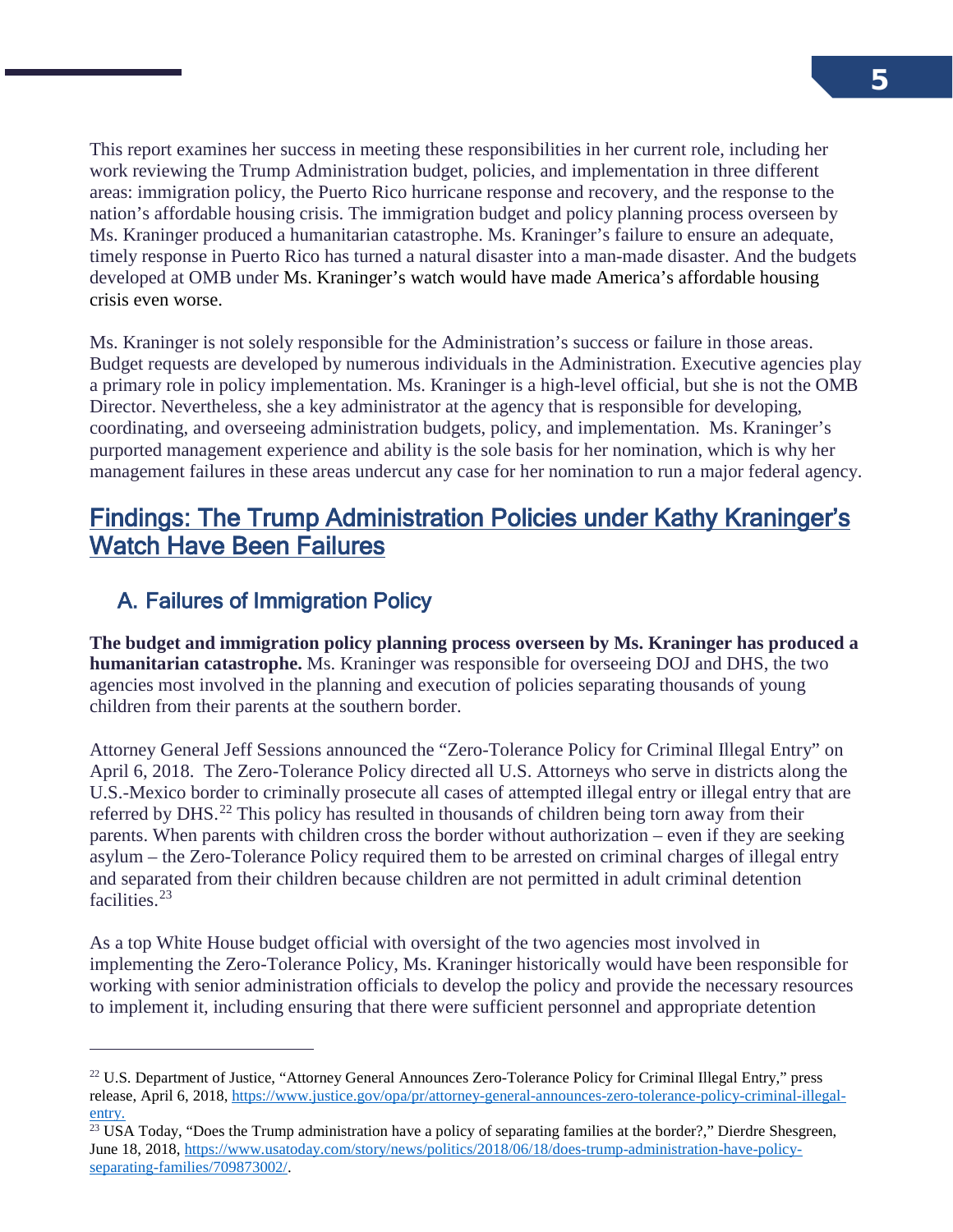facilities. Since the policy involved separating children from their parents, the planning also should have included resources to track the children and ensure that children could swiftly be reunited with their families.

But when implemented, the policy was inhumane and poorly managed. Republican Senators described it as a "hot mess"[24](#page-7-0) and noted that "[t]here was no preparation for it."[25](#page-7-1) Eleven Democratic Senators expressed concern in a letter to Secretary of Health and Human Services Alex Azar and Secretary of Homeland Security Kirstjen Nielsen, about "reports of chaotic attempts to reunify parents and children that have been separated at the border."[26](#page-7-2) The Trump Administration missed a court-ordered deadline to reunite families with children under five years old because they were unable to match children with their parents in a timely fashion.<sup>[27](#page-7-3)</sup> When Immigration and Customs Enforcement (ICE), a part of DHS, applied for an extension of another upcoming deadline to reunite children over five years old, officials admitted they had only completed a little over a fifth of the approximately 1,700 background checks necessary to match parents to their older children.<sup>28</sup>

The result of this mismanagement was a humanitarian crisis: hundreds of young children have been separated from their parents for weeks or months. Experts believe such separation at a young age will produce lifelong psychological trauma for these children.<sup>[29](#page-7-5)</sup>

Ms. Kraninger has also stumbled in her efforts to fulfill President Trump's promise to secure the border by hiring thousands of new immigration agents. The FY2019 Budget for DHS provided \$395 million in salaries and benefits to hire to hire 2,922 new Customs and Border Patrol agents over the next several years.<sup>[30](#page-7-6)</sup> \$210.5 million of the FY2019 allotment would be specifically used to recruit, hire, and train 750 additional border patrol agents.<sup>[31](#page-7-7)</sup> The budget also called for huge increases in personnel at other immigration agencies, including a 23% jump in staff at Immigration and Customs

<span id="page-7-0"></span><sup>&</sup>lt;sup>24</sup> CNN, "Senate Republicans did not want another immigration fight. Now they might not have a choice.," Lauren Fox, June 18, 2018[, https://www.cnn.com/2018/06/18/politics/senate-republicans-family-separation/index.html.](https://www.cnn.com/2018/06/18/politics/senate-republicans-family-separation/index.html)

<span id="page-7-1"></span><sup>&</sup>lt;sup>25</sup> CBS News, "Sen. Bob Corker faults Trump administration for "ready, fire, aim" family separation policy," Emily Tillett, June 24, 2018[, https://www.cbsnews.com/news/sen-bob-corker-on-face-the-nation-faults-trump-for-ready-fire-aim-family-](https://www.cbsnews.com/news/sen-bob-corker-on-face-the-nation-faults-trump-for-ready-fire-aim-family-separation-policy/)

<span id="page-7-2"></span>[separation-policy/.](https://www.cbsnews.com/news/sen-bob-corker-on-face-the-nation-faults-trump-for-ready-fire-aim-family-separation-policy/)<br><sup>26</sup> Letter from Senator Elizabeth Warren et al. to HHS Secretary Alex Azar and DHS Secretary Kirstjen Nielsen, July 2, 2018[, https://www.warren.senate.gov/imo/media/doc/2018.07.02%20Letter%20to%20DHS%20and%20HHS.pdf.](https://www.warren.senate.gov/imo/media/doc/2018.07.02%20Letter%20to%20DHS%20and%20HHS.pdf)

<span id="page-7-3"></span><sup>27</sup> NPR, "Trump Administration Will Miss Deadline To Reunite Migrant Kids Under 5 With Parents," Colin Dwyer, July 9, 2018[, https://www.npr.org/2018/07/09/627298836/trump-administration-will-miss-deadline-to-reunite-migrant-kids-under-](https://www.npr.org/2018/07/09/627298836/trump-administration-will-miss-deadline-to-reunite-migrant-kids-under-5-with-par)[5-with-par.](https://www.npr.org/2018/07/09/627298836/trump-administration-will-miss-deadline-to-reunite-migrant-kids-under-5-with-par)

<span id="page-7-4"></span> $28$  Washington Post, "Trump administration seeks more time to reunite some migrant families split at border," Maria Sacchetti, July 6, 2018, [https://www.washingtonpost.com/local/immigration/trump-administration-seeks-to-extend](https://www.washingtonpost.com/local/immigration/trump-administration-seeks-to-extend-deadline-for-reuniting-some-migrant-families-split-at-border/2018/07/06/b3260a02-8131-11e8-b658-4f4d2a1aeef1_story.html.)[deadline-for-reuniting-some-migrant-families-split-at-border/2018/07/06/b3260a02-8131-11e8-b658-](https://www.washingtonpost.com/local/immigration/trump-administration-seeks-to-extend-deadline-for-reuniting-some-migrant-families-split-at-border/2018/07/06/b3260a02-8131-11e8-b658-4f4d2a1aeef1_story.html.) [4f4d2a1aeef1\\_story.html.](https://www.washingtonpost.com/local/immigration/trump-administration-seeks-to-extend-deadline-for-reuniting-some-migrant-families-split-at-border/2018/07/06/b3260a02-8131-11e8-b658-4f4d2a1aeef1_story.html.)

<span id="page-7-5"></span><sup>&</sup>lt;sup>29</sup> BBC News, "The health impact of separating migrant children from parents," Jessica Lussenhop, June 19, 2018, https://www.bbc.com/news/world-us-canada-44528900.

<span id="page-7-6"></span> $30$  White House, Department of Homeland Security FY 2019 Budget Request, February 2018, p. 495, [https://www.whitehouse.gov/wp-content/uploads/2018/02/dhs-fy2019.pdf.](https://www.whitehouse.gov/wp-content/uploads/2018/02/dhs-fy2019.pdf)

<span id="page-7-7"></span> $31 \text{ U.S. Department of Homeland Security, FY } 2019 \text{ Budget in Brief, "p. 3, }$ 

[<sup>&</sup>quot;https://www.dhs.gov/sites/default/files/publications/DHS%20BIB%202019.pdf.](https://www.dhs.gov/sites/default/files/publications/DHS%20BIB%202019.pdf)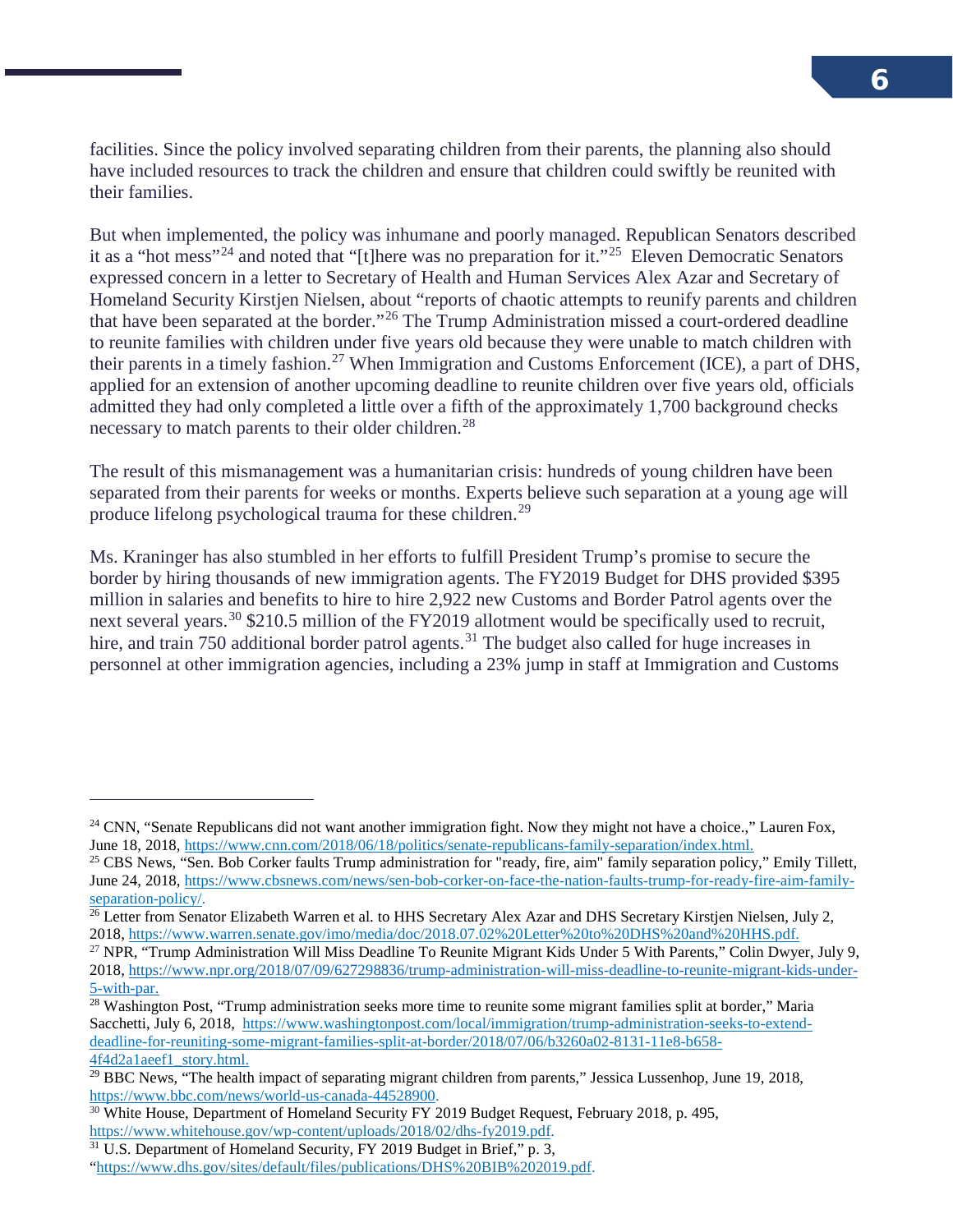Enforcement,<sup>[32](#page-8-0)</sup> a 17% increase at Citizenship and Immigration Services,<sup>[33](#page-8-1)</sup> and a 47% jump at the Executive Office for Immigration Review at DOJ, which employs immigration judges.<sup>[34,](#page-8-2)35</sup>

But reports indicate that there has been little planning about how to recruit or deploy this new staff. A recent report by the DHS Inspector General found that "neither [Customs and Border Protection] nor ICE could provide complete data to support the operational need or deployment strategies for the additional 15,000 agents and officers they were directed to hire."[36](#page-8-4) The report confirmed a 2016 Government Accountability Office report finding that DHS human resources services would be unprepared to meet significant increases in hiring needs, finding that the agency's personnel office suffers from "fragmented systems, duplicative and paper-based processes," and not enough of the staff or automation it needs to hire this many new employees.<sup>37</sup>

Because of its inability to handle the staffing increases, CBP awarded consulting group Accenture a \$297 million contract to help recruit and hire new agents, paying Accenture an estimated \$39,600 for every new hire – an amount nearly equal to a starting officer's annual salary.<sup>38</sup> Rather than working with DHS to determine the agency's actual staffing needs and building the operational infrastructure to support them, Ms. Kraninger's planning – or failure to plan – resulted in wasting millions of dollars without a robust plan to deploy or manage an increase in enforcement agents.

#### **B. Failed Puerto Rico Recovery**

Hurricane Maria devastated Puerto Rico and the U.S. Virgin Islands in September 2017. Maria came soon after Hurricane Irma, which also severely damaged the U.S. Virgin Islands and the Puerto Rican islands of Vieques and Culebra. The territories suffered unprecedented devastation from the hurricanes. OMB was responsible for requesting disaster aid from Congress on behalf of the Administration, and Ms. Kraninger was the official with oversight over most of the executive branch agencies charged with coordinating disaster recovery, including HUD, the Federal Emergency Management Agency (FEMA), and the Small Business Administration (SBA).

 $\overline{a}$ 

[https://www.oig.dhs.gov/sites/default/files/assets/2017/OIG-17-98-SR-Jul17.pdf.](https://www.oig.dhs.gov/sites/default/files/assets/2017/OIG-17-98-SR-Jul17.pdf)

[https://www.oig.dhs.gov/sites/default/files/assets/2017/OIG-17-98-SR-Jul17.pdf.](https://www.oig.dhs.gov/sites/default/files/assets/2017/OIG-17-98-SR-Jul17.pdf).

<span id="page-8-0"></span><sup>&</sup>lt;sup>32</sup> White House, Department of Homeland Security FY 2019 Budget Request, February 2018, p. 503, [https://www.whitehouse.gov/wp-content/uploads/2018/02/dhs-fy2019.pdf.](https://www.whitehouse.gov/wp-content/uploads/2018/02/dhs-fy2019.pdf)

<span id="page-8-1"></span><sup>&</sup>lt;sup>33</sup> White House, Department of Homeland Security FY 2019 Budget Request, February 2018, p. 538, <https://www.whitehouse.gov/wp-content/uploads/2018/02/dhs-fy2019.pdf>

<span id="page-8-2"></span><sup>&</sup>lt;sup>34</sup> White House, Department of Justice FY 2019 Budget Request, February 2018, p. 689, https://www.whitehouse.gov/wp-<br>content/uploads/2018/02/jus-fy2019.pdf.

<span id="page-8-4"></span><span id="page-8-3"></span><sup>&</sup>lt;sup>35</sup> All calculations are relative to 2017 levels.<br><sup>36</sup> Department of Homeland Security Office of Inspector General, "Special Report: Challenges Facing DHS in Its Attempt to Hire 15,000 Border Patrol Agents and Immigration Officers," July 27, 2017,

<span id="page-8-5"></span> $37$  Washington Post, "Trump plan to hire 15,000 border and immigration personnel isn't justified, federal watchdog says," Lisa Rein, August 2, 2017, [https://www.washingtonpost.com/politics/trump-plan-to-hire-15000-border-and-immigration](https://www.washingtonpost.com/politics/trump-plan-to-hire-15000-border-and-immigration-personnel-isnt-justified-federal-watchdog-says/2017/08/02/c9345136-77a1-11e7-8839-ec48ec4cae25_story.html?utm_term=.5ba7187d4886)[personnel-isnt-justified-federal-watchdog-says/2017/08/02/c9345136-77a1-11e7-8839-ec48ec4cae25\\_story.html;](https://www.washingtonpost.com/politics/trump-plan-to-hire-15000-border-and-immigration-personnel-isnt-justified-federal-watchdog-says/2017/08/02/c9345136-77a1-11e7-8839-ec48ec4cae25_story.html?utm_term=.5ba7187d4886)

Department of Homeland Security Office of Inspector General, "Special Report: Challenges Facing DHS in Its Attempt to Hire 15,000 Border Patrol Agents and Immigration Officers," July 27, 2017,

<span id="page-8-6"></span><sup>&</sup>lt;sup>38</sup> LA Times, "Government paying private firm \$297 million to help hire 5,000 Border Patrol agents," Greg Moran, December 17, 2017, [http://www.latimes.com/nation/la-na-border-patrol-hiring-20171217-story.html;](http://www.latimes.com/nation/la-na-border-patrol-hiring-20171217-story.html) Washington Post, "U.S. customs agency is so short-staffed, it's sending officers from airports to the Mexican border," Nick Miroff, January 19, 2018[, https://www.washingtonpost.com/world/national-security/us-customs-agency-is-so-short-staffed-its-sending](https://www.washingtonpost.com/world/national-security/us-customs-agency-is-so-short-staffed-its-sending-officers-from-airports-to-the-mexican-border/2018/01/18/44420a94-fc77-11e7-a46b-a3614530bd87_story.html)[officers-from-airports-to-the-mexican-border/2018/01/18/44420a94-fc77-11e7-a46b-a3614530bd87\\_story.html.](https://www.washingtonpost.com/world/national-security/us-customs-agency-is-so-short-staffed-its-sending-officers-from-airports-to-the-mexican-border/2018/01/18/44420a94-fc77-11e7-a46b-a3614530bd87_story.html)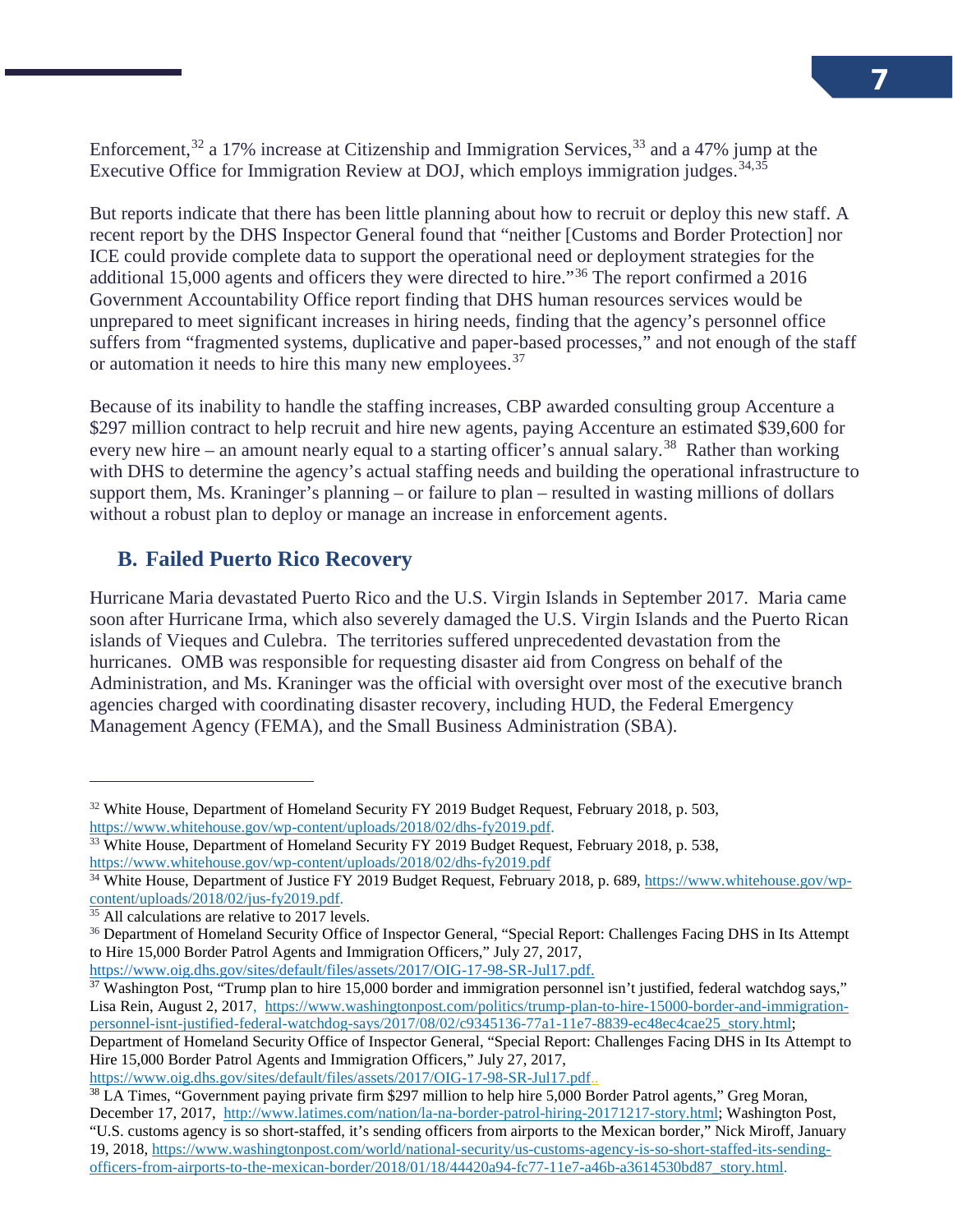The people of Puerto Rico and the U.S. Virgin Islands are United States citizens, and the Trump Administration failed them in the wake of the hurricanes. In Puerto Rico especially, the federal response – both on the ground and from Washington, D.C. – was appallingly inadequate. **Repeatedly, OMB and the agencies under Ms. Kraninger's oversight took steps that reflected poor management and poor disaster planning – deficiencies that slowed the recovery and left Puerto Rico and the U.S. Virgin Islands vulnerable to future disasters.**

#### *Emergency Funding*

 $\overline{a}$ 

In the wake of natural disasters, OMB typically requests relief on behalf of the Executive Branch and Congress passes emergency supplemental appropriations. Under Ms. Kraninger's leadership, OMB's requests were far too slow and far too small. They failed to appreciate the magnitude of the disasters and reflected a lack of interest in meeting the needs of Puerto Ricans afflicted by the hurricanes.

On October 4, 2017, OMB – under Ms. Kraninger's leadership – requested \$28.77 billion in emergency funding (including debt relief for the National Flood Insurance Program) to respond to multiple disasters, including Hurricanes Harvey, Irma, and Maria, as well as the wildfires in the western United States.<sup>[39](#page-9-0)</sup> Less than half of that request was for "additional response and initial recovery needs" for Puerto Rico and the U.S. Virgin Islands in the wake of the hurricanes.<sup>[40](#page-9-1)</sup> Congresswoman Stacey Plaskett, who represents the U.S. Virgin Islands, called the relief bill "inadequate for the needs of the Virgin Islands, and I believe, inadequate for the needs of Puerto Rico and so many other areas."[41](#page-9-2) The House of Representatives recognized that the amount requested by OMB was too low, and instead passed a \$36.5 billion package.<sup>[42](#page-9-3)</sup> Even that increased amount at the time was clearly not going to be enough.

As the weeks passed, it became increasingly clear that Puerto Rico Governor Ricardo Rosselló's warning about "a humanitarian crisis"<sup>[43](#page-9-4)</sup> on the island was well-founded. In November 2017, Governor Rosselló requested \$94 billion in federal aid for disaster recovery – just for Puerto Rico.<sup>[44](#page-9-5)</sup> Days later, OMB – again, under Ms. Kraninger's leadership – asked Congress for just \$44 billion, to be split among Texas, Florida, Puerto Rico, and the U.S. Virgin Islands.[45](#page-9-6) There was outrage on both sides of

<span id="page-9-0"></span><sup>&</sup>lt;sup>39</sup> White House, Executive Office of the President, Office of Management and Budget, Mick Mulvaney, October 4, 2017, [https://www.whitehouse.gov/wp-](https://www.whitehouse.gov/wp-content/uploads/2017/11/letter_regarding_additional_funding_and_reforms_to_address_impacts_of_recent_natural_disasters.pdf)

[content/uploads/2017/11/letter\\_regarding\\_additional\\_funding\\_and\\_reforms\\_to\\_address\\_impacts\\_of\\_recent\\_natural\\_disaste](https://www.whitehouse.gov/wp-content/uploads/2017/11/letter_regarding_additional_funding_and_reforms_to_address_impacts_of_recent_natural_disasters.pdf) [rs.pdf.](https://www.whitehouse.gov/wp-content/uploads/2017/11/letter_regarding_additional_funding_and_reforms_to_address_impacts_of_recent_natural_disasters.pdf)

<span id="page-9-1"></span> $40$  White House, Executive Office of the President, Office of Management and Budget, Mick Mulvaney, October 4, 2017, Page 1[, https://www.whitehouse.gov/wp-](https://www.whitehouse.gov/wp-content/uploads/2017/11/letter_regarding_additional_funding_and_reforms_to_address_impacts_of_recent_natural_disasters.pdf)

[content/uploads/2017/11/letter\\_regarding\\_additional\\_funding\\_and\\_reforms\\_to\\_address\\_impacts\\_of\\_recent\\_natural\\_disaste](https://www.whitehouse.gov/wp-content/uploads/2017/11/letter_regarding_additional_funding_and_reforms_to_address_impacts_of_recent_natural_disasters.pdf) [rs.pdf.](https://www.whitehouse.gov/wp-content/uploads/2017/11/letter_regarding_additional_funding_and_reforms_to_address_impacts_of_recent_natural_disasters.pdf)

<span id="page-9-2"></span><sup>&</sup>lt;sup>41</sup> USA Today, "Black lawmakers pushing for more aid, attention to Virgin Islands," Deborah Barfield Barry, October 13, 2017[, https://www.usatoday.com/story/news/politics/2017/10/13/black-lawmakers-pushing-more-aid-attention-virgin](https://www.usatoday.com/story/news/politics/2017/10/13/black-lawmakers-pushing-more-aid-attention-virgin-islands/761815001/)[islands/761815001/.](https://www.usatoday.com/story/news/politics/2017/10/13/black-lawmakers-pushing-more-aid-attention-virgin-islands/761815001/)

<span id="page-9-3"></span><sup>42</sup> New York Times, "House Approves \$36.5 Billion Hurricane and Wildfire Air Package," Thomas Kaplan, October 12, 2017[, https://www.nytimes.com/2017/10/12/us/politics/house-congress-disaster-relief-hurricanes-wildfires.html.](https://www.nytimes.com/2017/10/12/us/politics/house-congress-disaster-relief-hurricanes-wildfires.html)

<span id="page-9-4"></span><sup>&</sup>lt;sup>43</sup> CNN, "Federal response to Hurricane Maria slowly takes shape," Deidre Walsh and Kevin Liptak, September 25, 2017, <https://www.cnn.com/2017/09/25/politics/puerto-rico-hurricane-maria-aid-donald-trump/index.html>

<span id="page-9-5"></span><sup>&</sup>lt;sup>44</sup> Bloomberg, "Puerto Rico Seeks \$94 Billion in Federal Aid for Hurricane Recovery," Rebecca Spalding, November 13, 2017, [https://www.bloomberg.com/news/articles/2017-11-13/puerto-rico-seeks-94-billion-in-u-s-aid-for-hurricane](https://www.bloomberg.com/news/articles/2017-11-13/puerto-rico-seeks-94-billion-in-u-s-aid-for-hurricane-recovery)[recovery.](https://www.bloomberg.com/news/articles/2017-11-13/puerto-rico-seeks-94-billion-in-u-s-aid-for-hurricane-recovery)

<span id="page-9-6"></span><sup>45</sup> White House, Executive Office of the President, Office of Management and Budget, Mick Mulvaney, November 17, 2017[, https://www.whitehouse.gov/sites/whitehouse.gov/files/omb/Letters/fy\\_2018\\_hurricanes\\_supp\\_111717.pdf.](https://www.whitehouse.gov/sites/whitehouse.gov/files/omb/Letters/fy_2018_hurricanes_supp_111717.pdf)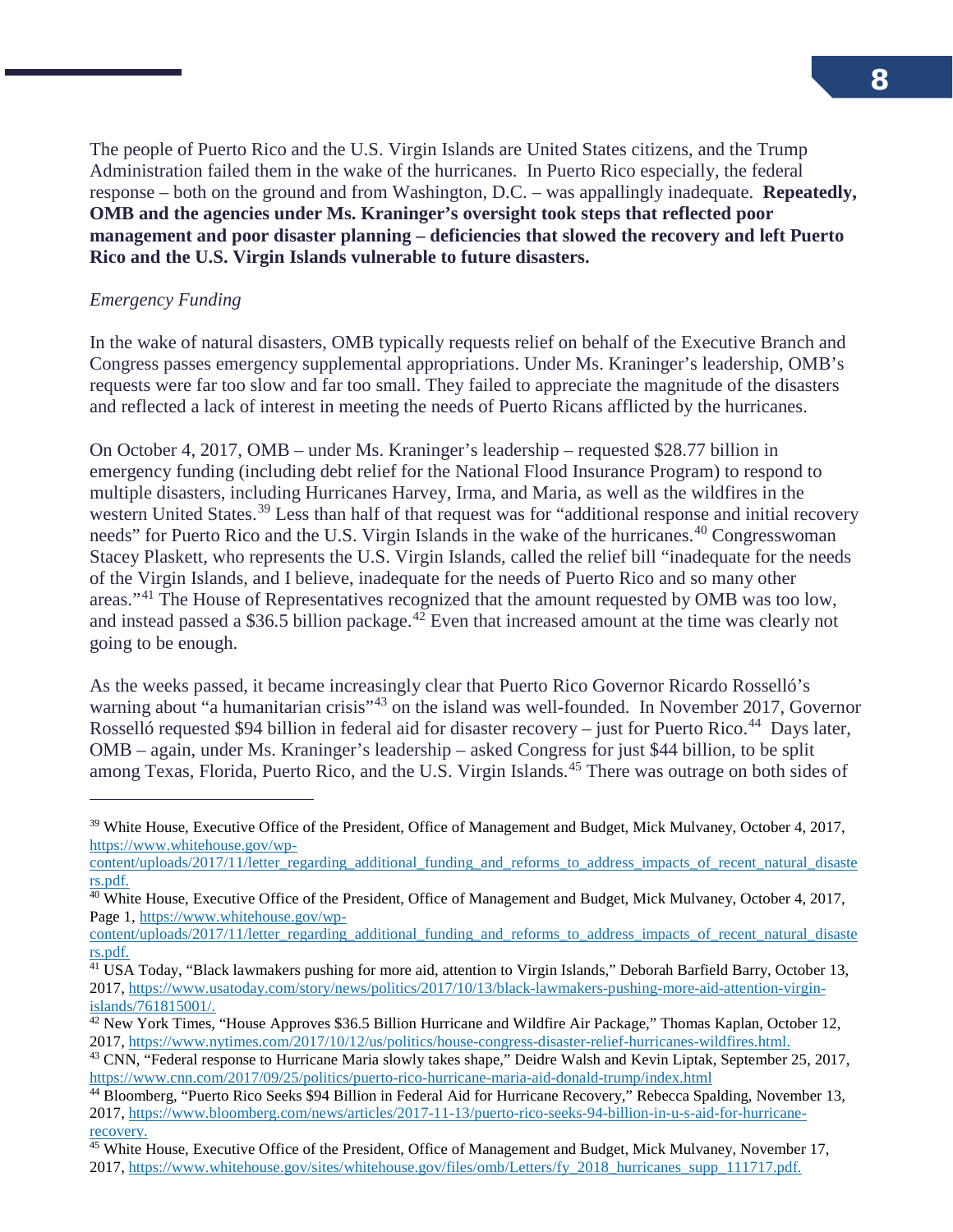the aisle. The Democratic co-chairs of the Congressional Hispanic Caucus Task Force on Puerto Rico noted that"[t]his supplemental request fails to provide sufficient funding to help Puerto Rico address immediate needs and set itself on the road to recovery."[46](#page-10-0) Senate Majority Whip John Cornyn claimed that the request was "wholly inadequate."[47](#page-10-1) Representative John Culberson, a Republican, said Ms. Kraninger's request was "very disappointing" and "completely inadequate," and that it displayed OMB's "complete lack of understanding of the fundamental needs of Texans" afflicted by disaster.<sup>[48](#page-10-2)</sup>

In January 2018, the House passed an \$81 billion emergency funding bill – far more than OMB requested.<sup>[49](#page-10-3)</sup>

Even after receiving this additional funding, and while a humanitarian crisis was in full swing, OMB took unusual steps that severely hindered future recovery efforts. Typically, emergency supplemental funding is not counted against discretionary budget caps and does not require an offset. In other words, it has been treated as emergency spending that does not necessitate spending cuts in other areas.<sup>[50](#page-10-4)</sup> But OMB's November 17 request to Congress enumerated scores of additional cuts, including eliminating \$520 million from the Army Corps of Engineers' flood control and coastal emergencies account – raising questions about how this would affect future resiliency planning.<sup>[51](#page-10-5)</sup>

#### *Poor Disaster Planning*

In her role at OMB, Ms. Kraninger oversees FEMA. A new FEMA report issued last week reveals that the agency was seriously underprepared for Hurricanes Harvey, Irma, and Maria, which severely hindered the federal response in Puerto Rico.<sup>[52](#page-10-6)</sup> For instance, FEMA's own report indicates that:

- it was understaffed at the start of the last hurricane season,<sup>[53](#page-10-7)</sup> with thousands fewer workers than it required:<sup>[54](#page-10-8)</sup>
- $\bullet$  it had not achieved its targets in disaster workforce certification;<sup>[55](#page-10-9)</sup>

j

<span id="page-10-0"></span><sup>46</sup> Congressman Luis V. Gutierrez, "CHC Puerto Rico Task Force Co-Chairs React to OMB Supplemental Request for Puerto Rico Relief Efforts," November 17, 2017[, https://gutierrez.house.gov/media-center/press-releases/puerto-rico-task](https://gutierrez.house.gov/media-center/press-releases/puerto-rico-task-force-co-chairs-react-office-management-and-budget)[force-co-chairs-react-office-management-and-budget.](https://gutierrez.house.gov/media-center/press-releases/puerto-rico-task-force-co-chairs-react-office-management-and-budget)

<span id="page-10-1"></span> $47$  New York Times, "White House Requests More Disaster Aid but Also Seeks Cuts as Deficits Rise," Thomas Kaplan, November 17, 2017, [https://www.nytimes.com/2017/11/17/us/politics/trump-disaster-relief-hurricanes-wildfire-tax](https://www.nytimes.com/2017/11/17/us/politics/trump-disaster-relief-hurricanes-wildfire-tax-cuts.html)[cuts.html.](https://www.nytimes.com/2017/11/17/us/politics/trump-disaster-relief-hurricanes-wildfire-tax-cuts.html)

<span id="page-10-2"></span><sup>48</sup> *Id.*

<span id="page-10-3"></span><sup>49</sup> House Appropriations Committee, "Disaster Recovery Supplemental,"

[https://appropriations.house.gov/uploadedfiles/third\\_disaster\\_supplemental.pdf.](https://appropriations.house.gov/uploadedfiles/third_disaster_supplemental.pdf)

<span id="page-10-4"></span><sup>50</sup> Congressional Research Service, "Offsets, Supplemental Appropriations, and the Disaster Relief Fund: FY1990- FY2012," William L. Painter, March 29, 2012, [https://fas.org/sgp/crs/homesec/R42458.pdf.](https://fas.org/sgp/crs/homesec/R42458.pdf)

<span id="page-10-5"></span><sup>51</sup> New York Times, "White House Requests More Disaster Aid but Also Seeks Cuts as Deficits Rise," Thomas Kaplan, November 17, 2017, https://www.nytimes.com/2017/11/17/us/politics/trump-disaster-relief-hurricanes-wildfire-tax-<br>cuts.html.

<span id="page-10-6"></span> $52$  FEMA, "2017 Hurricane Season FEMA After-Action Report," July 12, 2018, [https://www.fema.gov/media-library](https://www.fema.gov/media-library-data/1531438753896-273f27679ba04c93301af90546abae18/2017FEMAHurricaneAAR.PDF)[data/1531438753896-273f27679ba04c93301af90546abae18/2017FEMAHurricaneAAR.PDF](https://www.fema.gov/media-library-data/1531438753896-273f27679ba04c93301af90546abae18/2017FEMAHurricaneAAR.PDF) <sup>53</sup> *Id..*

<span id="page-10-8"></span><span id="page-10-7"></span>*<sup>54</sup> New York Times, "FEMA Was Sorely Unprepared for Puerto Rico Hurricane*, Report Says," Frances Robles, July 12, 2018[, https://www.nytimes.com/2018/07/12/us/fema-puerto-rico-maria.html.](https://www.nytimes.com/2018/07/12/us/fema-puerto-rico-maria.html)

<span id="page-10-9"></span><sup>55</sup> FEMA, "2017 Hurricane Season FEMA After-Action Report," Report Key Finding #5, July 12, 2018, [https://www.fema.gov/media-library-data/1531438753896-](https://www.fema.gov/media-library-data/1531438753896-273f27679ba04c93301af90546abae18/2017FEMAHurricaneAAR.PDF)

[<sup>273</sup>f27679ba04c93301af90546abae18/2017FEMAHurricaneAAR.PDF](https://www.fema.gov/media-library-data/1531438753896-273f27679ba04c93301af90546abae18/2017FEMAHurricaneAAR.PDF)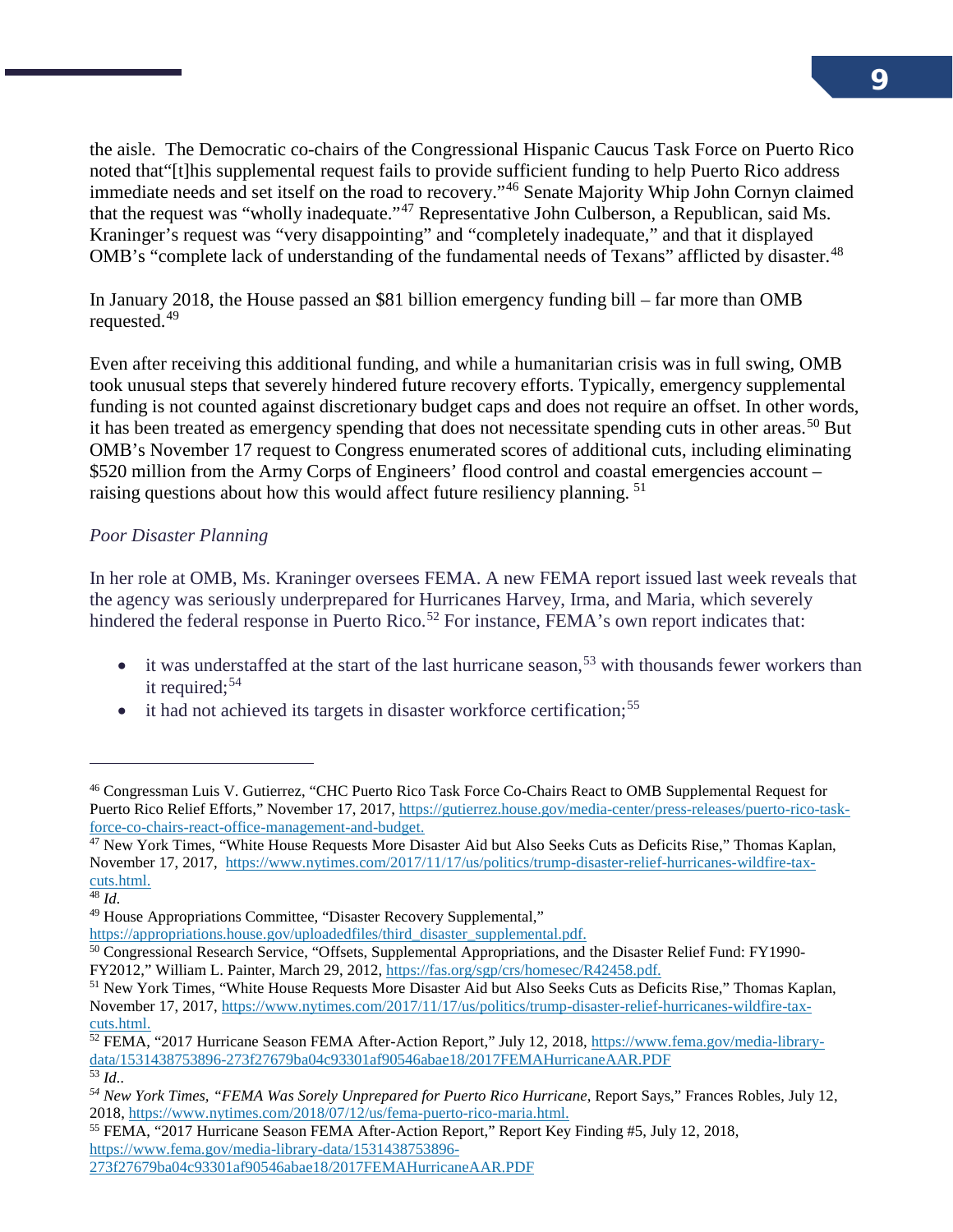- it was unable to track the movement of resources in Puerto Rico,<sup>[56](#page-11-0)</sup> failing to track the amount of aid it delivered and where it was needed;<sup>[57](#page-11-1)</sup>
- it failed to address the problems it anticipated in its own disaster-planning drills, resulting in delayed food delivery to the island and then failure to get the food transported across the island: $58$
- it did not know the status of more than half of Puerto Rico's hospitals and almost half the island's wastewater treatment plants a week after the hurricane made landfall;<sup>[59](#page-11-3)</sup> and
- it had far too few generators in stock to meet the needs on the island in the wake of Hurricane Maria. $60$

The results were tragic. Thousands of Puerto Ricans left the island for the mainland. Hundreds – perhaps thousands – more lost their lives due to the hurricane.<sup>[61](#page-11-5)</sup>

Today, 10 months after Hurricane Maria hit, another Atlantic hurricane season has begun, and Puerto Rico is unprepared. Many Puerto Ricans still lack reliable electricity, and Tropical Storm Beryl recently knocked out power for tens of thousands of the island. Many people are still living in homes with tarps as roofs. Understandably, Puerto Ricans are deeply concerned that they are not prepared for the next major storm.[62](#page-11-6) And the National Oceanic and Atmospheric Administration predicts a "near- or above-normal" hurricane season.<sup>63</sup>

Ms. Kraninger has been tasked with overseeing the agencies that are supposed to aid U.S. citizens who are disaster victims, but her failed oversight in the past – as indicated by the botched response to Hurricane Maria in Puerto Rico – provides no comfort about future disasters or about her ability to lead a federal agency like the CFPB.

#### C. Failure to Address the Affordable Housing Crisis:

The United States is facing a catastrophic affordable housing crisis. Rents are rising all over the country, in large metropolitan areas and small communities.<sup> $64$ </sup> Almost 19 million poor households are "cost-burdened," meaning that they pay more than 30 percent of their incomes in rent and 11 million renters are "severely cost burdened," meaning that they pay more than 50 percent of their incomes in

j

<span id="page-11-0"></span><sup>56</sup> *Id.*

<span id="page-11-1"></span><sup>57</sup> New York Times, "FEMA Was Sorely Unprepared for Puerto Rico Hurricane, Report Says," Frances Robles, July 12, 2018[, https://www.nytimes.com/2018/07/12/us/fema-puerto-rico-maria.html.](https://www.nytimes.com/2018/07/12/us/fema-puerto-rico-maria.html) <sup>58</sup> *Id.*

<span id="page-11-3"></span><span id="page-11-2"></span><sup>59</sup> FEMA, "2017 Hurricane Season FEMA After-Action Report," Page 33, July 12, 2018, [https://www.fema.gov/media](https://www.fema.gov/media-library-data/1531438753896-273f27679ba04c93301af90546abae18/2017FEMAHurricaneAAR.PDF)[library-data/1531438753896-273f27679ba04c93301af90546abae18/2017FEMAHurricaneAAR.PDF.](https://www.fema.gov/media-library-data/1531438753896-273f27679ba04c93301af90546abae18/2017FEMAHurricaneAAR.PDF) 60 *Id.*

<span id="page-11-5"></span><span id="page-11-4"></span><sup>61</sup> The New England Journal of Medicine, "Mortality in Puerto Rico after Hurricane Maria," Nishant Kishore, M.P.H, Domingo Marques, Ph.D., et al., July 12, 2018, <https://www.nejm.org/doi/full/10.1056/NEJMsa1803972>

<span id="page-11-6"></span><sup>62</sup> New York Times, "Puerto Rico Nervously Prepares for Hurricane Season: 'What if Another One Comes?'," Patricia Mazzei, May 14, 2018, <https://www.nytimes.com/2018/05/14/us/puerto-rico-hurricane-season.html>

<span id="page-11-7"></span><sup>&</sup>lt;sup>63</sup> National Oceanic and Atmospheric Administration, "Forecasters predict a near- or above-normal 2018 Atlantic hurricane season," May 24, 2018[, http://www.noaa.gov/media-release/forecasters-predict-near-or-above-normal-2018-atlantic](http://www.noaa.gov/media-release/forecasters-predict-near-or-above-normal-2018-atlantic-hurricane-season)[hurricane-season](http://www.noaa.gov/media-release/forecasters-predict-near-or-above-normal-2018-atlantic-hurricane-season)

<span id="page-11-8"></span><sup>&</sup>lt;sup>64</sup> United States Census Bureau, "Gross Rents Continue to Rise," Mary Schwartz, December 07, 2017, [https://www.census.gov/newsroom/blogs/random-samplings/2017/12/rents.html.](https://www.census.gov/newsroom/blogs/random-samplings/2017/12/rents.html)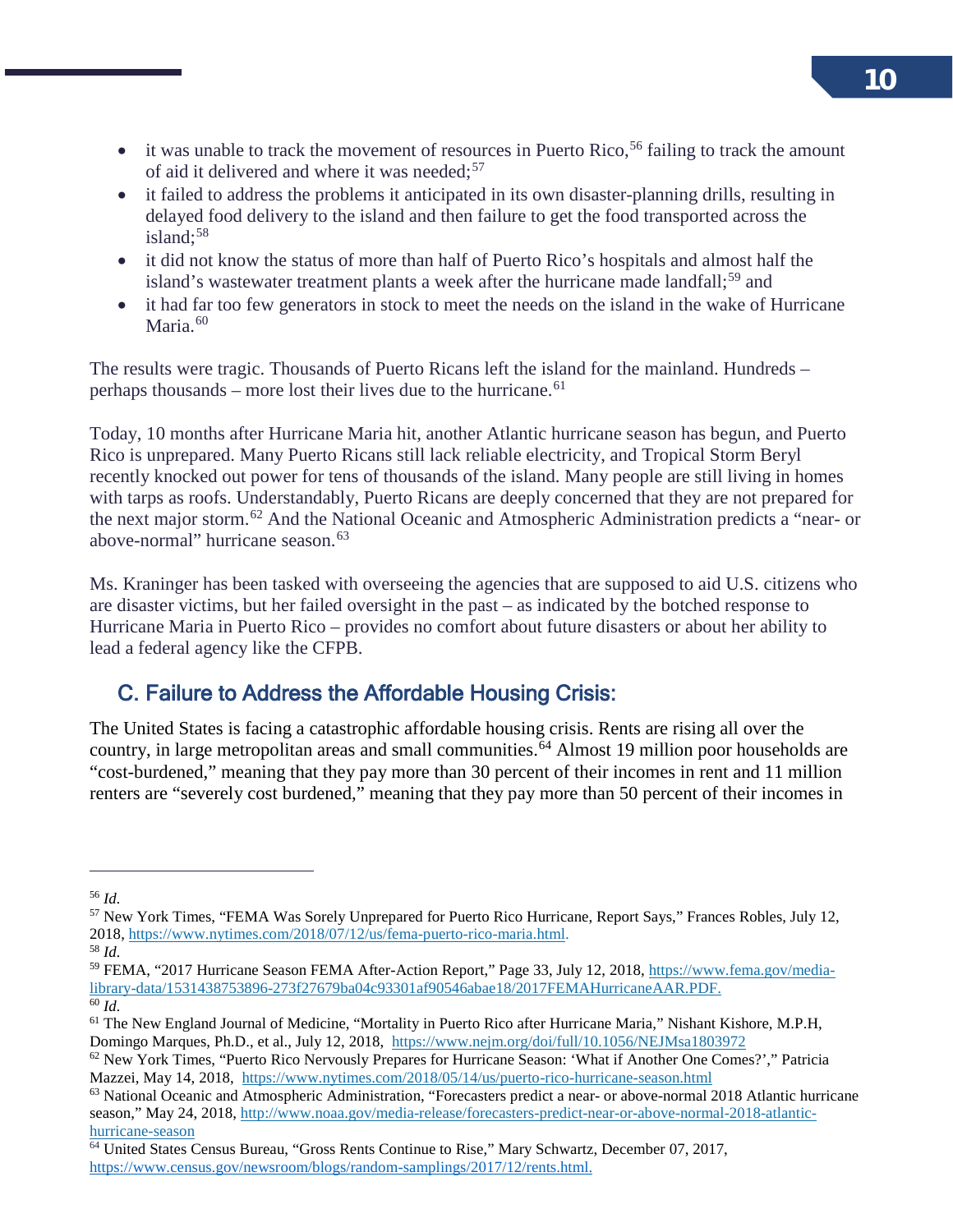rent -- levels that HUD considers to be unsustainable.<sup>[65](#page-12-0)</sup> That leaves precious little money left over for other necessities like food, medicine and transportation. And though there is some housing assistance available from the Federal government, it is severely underfunded, leaving more than 3 in 4 Americans who are eligible without any support.<sup>[66](#page-12-1)</sup> There is also a desperate shortage of affordable housing units, especially for extremely low income borrowers, where there are 7.2 million fewer units than household.

Ms. Kraninger's position at OMB gives her budget, oversight, and planning responsibilities for HUD, and under her leadership, OMB has proposed draconian and shortsighted cuts to already inadequately funded programs and to funds that support affordable housing infrastructure. These short-term cuts would hurt families and lead to higher long-term expenditures. **The HUD budget overseen by Ms. Kraninger at OMB would make this country's affordable housing crisis even worse.** 

The Housing Choice Voucher program is seen by experts across the ideological spectrum as the most cost-effective way to provide the affordable housing to those in need,  $67$  but Ms. Kraninger's FY2019 HUD budget proposal guts the program. Funding from the Housing Choice Voucher program in the 2019 budget is slashed by nearly 5 percent from 2017 levels, <sup>[68](#page-12-3)</sup> resulting in 250,000 fewer people receiving vouchers and many more paying larger portions of their income in rent.<sup>[69](#page-12-4)</sup>

Many of these former tenants will likely be pushed into more expensive forms of assistance. For example, a recent report released by HUD concludes that "providing housing for individuals and families who are homeless within a program exceeds the Fair Market Rent cost of providing rental assistance without supportive services" – in other words, homelessness assistance is much more expensive than Housing Choice Vouchers<sup>[70](#page-12-5)</sup> In addition, a large body of research demonstrates that households that lack access to stable housing consume more government assistance of other forms, including health care and unemployment insurance. $<sup>71</sup>$  $<sup>71</sup>$  $<sup>71</sup>$ </sup>

Ms. Kraninger's refusal to budget for investments in affordable housing infrastructure is similarly shortsighted and will lead to higher rents for low and middle-income Americans. There is a deficit of affordable housing in every county in the country.<sup>72</sup> This also affects middle class Americans – and the extreme shortage of affordable units means that low-income renters are forced to rent more expensive apartments, driving up demand and prices for those units. This domino effect causes rents to skyrocket well into the middle class.<sup>[73](#page-12-8)</sup>

<span id="page-12-2"></span>

[https://object.cato.org/sites/cato.org/files/serials/files/regulation/2015/6/regulation-v38n2-4.pdf.](https://object.cato.org/sites/cato.org/files/serials/files/regulation/2015/6/regulation-v38n2-4.pdf)

<span id="page-12-0"></span><sup>65</sup> National Low Income Housing Coalition, "The Gap A Shortage of Affordable Homes," March 2018, [http://nlihc.org/sites/default/files/gap/Gap-Report\\_2018.pdf.](http://nlihc.org/sites/default/files/gap/Gap-Report_2018.pdf)

<span id="page-12-1"></span><sup>66</sup> Urban Institute, "Urban Wire: Housing and Housing Finance," Ericka C. Poethig, May 28, 2014, https://www.urban.org/urban-wire/one-four-americas-housing-assistance-lottery.<br><sup>67</sup>CATO, "Reforming Housing Assistance," Summer 2015,

<span id="page-12-3"></span><sup>68</sup> National Low Income Housing Coalition, "President Trump's Budget Proposes to Slash Affordable Housing and Other Essential Programs," [http://nlihc.org/sites/default/files/Trump-Budget.pdf.](http://nlihc.org/sites/default/files/Trump-Budget.pdf) 69*Id.*

<span id="page-12-4"></span>

<span id="page-12-5"></span> $\sqrt[70]{U}$ .S. Department of Housing and Urban Development, "Costs Associated with First-Time Homelessness for Families and Individuals," March 2010[, https://www.huduser.gov/publications/pdf/costs\\_homeless.pdf.](https://www.huduser.gov/publications/pdf/costs_homeless.pdf)

<span id="page-12-6"></span><sup>&</sup>lt;sup>71</sup> Center for Budget and Policy Priorities, "Research Shows Housing Vouchers Reduce Hardship and Provide Platform for Long-Term Gains Among Children," Will Fischer, October 7, 2015[, https://www.cbpp.org/research/housing/research](https://www.cbpp.org/research/housing/research-shows-housing-vouchers-reduce-hardship-and-provide-platform-for-long-term)[shows-housing-vouchers-reduce-hardship-and-provide-platform-for-long-term](https://www.cbpp.org/research/housing/research-shows-housing-vouchers-reduce-hardship-and-provide-platform-for-long-term)

<span id="page-12-7"></span><sup>&</sup>lt;sup>72</sup> CityLab, "Every U.S. County Has an Affordable Housing Crisis," Tanvi Misra, April 27, 2017,

[https://www.citylab.com/equity/2017/04/every-us-county-has-an-affordable-housing-crisis/524628//](https://www.citylab.com/equity/2017/04/every-us-county-has-an-affordable-housing-crisis/524628/)

<span id="page-12-8"></span><sup>&</sup>lt;sup>73</sup> National Low Income Housing Coalition, "The Gap A Shortage of Affordable Rental Homes," [http://nlihc.org/gap.](http://nlihc.org/gap)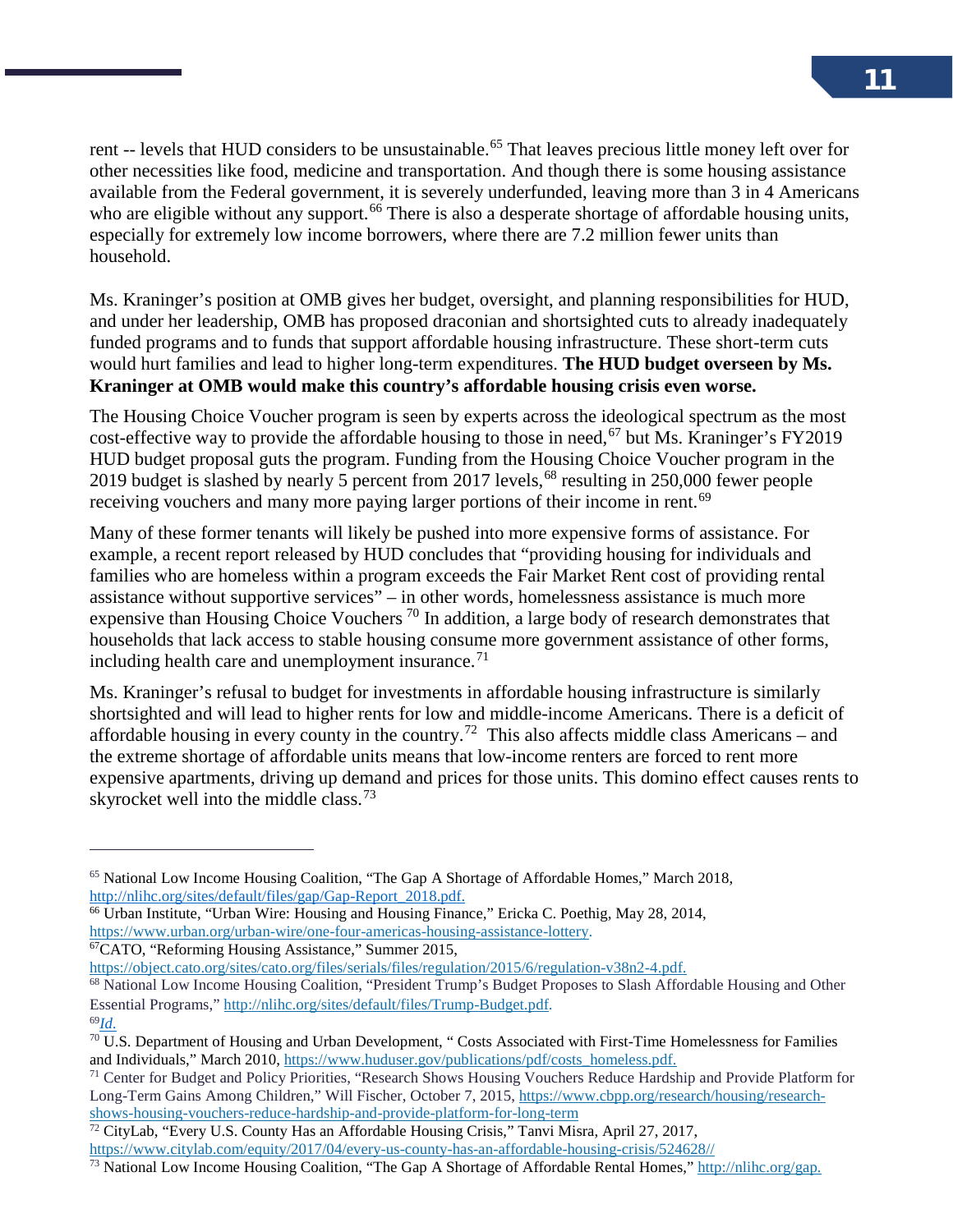But building affordable housing isn't economically feasible without subsidies.<sup>[74](#page-13-0)</sup> Instead of correcting existing market failures and making modest investments in building and maintaining affordable housing, the budget developed under Ms. Kraninger's watch would instead gut housing investments, allowing existing housing assets to deteriorate and ensuring that the affordability crisis will continue to explode.

Specifically, the budget, under Ms. Kraninger's leadership, eliminated programs that help to rehabilitate public housing facilities, including the Public Housing Capital Fund[75](#page-13-1) and the Choice Neighborhood program.<sup>[76](#page-13-2)</sup> According to HUD, there is a backlog of \$26 billion in repairs to make public housing units decent and economically sustainable.[77](#page-13-3) Throughout the country, more than 250,000 public housing units have been taken offline since the 1990s due to deferred maintenance and deterioration throughout the country, squandering a cost-effective way to provide decent affordable housing.[78](#page-13-4)

Similarly, the budget would gut programs that help build new affordable housing in communities all over America – especially those in rural areas. Decades of underinvestment in construction and rehabilitations of affordable homes have significantly reduced the supply of available rental housing, increasing prices.<sup>[79](#page-13-5)</sup> High development costs typically deter industry investments in building new, and rehabilitating old, homes without subsidy.<sup>[80](#page-13-6)</sup>

But the HUD budget, developed under Ms. Kraninger's leadership, zeroes out most of the programs that provide support for building or rehabilitating housing. For example, funding for the HOME Program,<sup>[81](#page-13-7)</sup> which has been found by the National Rural Housing Coalition to be a "vital and unique source of financing for many affordable housing development in rural communities across America," was eliminated in the budget overseen by Ms. Kraninger at OMB.<sup>[82](#page-13-8)</sup> The budget also eliminates the Community Development Block Grant,  $\frac{83}{3}$  $\frac{83}{3}$  $\frac{83}{3}$  which in addition to funding "viable urban communities" and is one of the largest economic development program in rural America via grants to smaller and less populated "non-entitlement" areas.[84](#page-13-10) Under Ms. Kraninger's watch, no program is spared – the budget

<span id="page-13-0"></span><sup>74</sup> Greater George Washington, "Can anyone build affordable housing without public money?," Andrew Fichter, August 5, 2016[, https://ggwash.org/view/42493/can-anyone-afford-to-build-affordable-housing-without-public-money.](https://ggwash.org/view/42493/can-anyone-afford-to-build-affordable-housing-without-public-money)

<span id="page-13-1"></span><sup>75</sup> White House, Department of Housing and Urban Development FY 2019 Budget Request, February 2018, p. 552, [https://www.whitehouse.gov/wp-content/uploads/2018/02/hud-fy2019.pdf.](https://www.whitehouse.gov/wp-content/uploads/2018/02/hud-fy2019.pdf)

<span id="page-13-2"></span><sup>76</sup> *Id*. at 553.

<span id="page-13-3"></span><sup>77</sup> U.S Department of Housing and Urban Development, "Trump Administration Proposes 2019 HUD Budget," press release, February 12, 2018, [https://www.hud.gov/press/press\\_releases\\_media\\_advisories/HUD\\_No\\_18\\_012;](https://www.hud.gov/press/press_releases_media_advisories/HUD_No_18_012) Abt Associates, "Capital Needs in the Public Housing Program," November 24, 2018, [https://www.hud.gov/sites/documents/PH\\_CAPITAL\\_NEEDS.PDF.](https://www.hud.gov/sites/documents/PH_CAPITAL_NEEDS.PDF)

<span id="page-13-4"></span> $78$  The Center on Budget and Policy Priorities, "Chart Book: Cuts in Federal Assistance Have Exacerbated Families' Struggles to Afford Housing," Douglas Rice, April 12, 2016, [https://www.cbpp.org/research/housing/chart-book-cuts-in](https://www.cbpp.org/research/housing/chart-book-cuts-in-federal-assistance-have-exacerbated-families-struggles-to-afford)[federal-assistance-have-exacerbated-families-struggles-to-afford.](https://www.cbpp.org/research/housing/chart-book-cuts-in-federal-assistance-have-exacerbated-families-struggles-to-afford)

<span id="page-13-5"></span><sup>&</sup>lt;sup>79</sup> Housing Assistance Council, "Housing as Infrastructure.," Stephen Sugg, [http://www.ruralhome.org/whats-new/blog](http://www.ruralhome.org/whats-new/blog-posts/1428-blg-housing-as-infrastructure)[posts/1428-blg-housing-as-infrastructure.](http://www.ruralhome.org/whats-new/blog-posts/1428-blg-housing-as-infrastructure)

<span id="page-13-6"></span><sup>&</sup>lt;sup>80</sup> U.S. Department of Housing and Urban Development, "Preserving Affordable Rental Housing in Rural America," July 10, 2017[, https://www.huduser.gov/portal/pdredge/pdr-edge-featd-article-071017.html](https://www.huduser.gov/portal/pdredge/pdr-edge-featd-article-071017.html)

<span id="page-13-7"></span><sup>&</sup>lt;sup>81</sup> White House, Department of Housing and Urban Development FY 2019 Budget Request, February 2018, p. 560, https://www.whitehouse.gov/wp-content/uploads/2018/02/hud-fy2019.pdf.

<span id="page-13-8"></span><sup>&</sup>lt;sup>82</sup> National Rural Housing Coalition, "Fast Facts: Preserving Rental Housing in Rural America," [http://ruralhousingcoalition.org/fact-sheets/.](http://ruralhousingcoalition.org/fact-sheets/)

<span id="page-13-9"></span><sup>83</sup> White House, Department of Housing and Urban Development FY 2019 Budget Request, February 2018, p. 559, [https://www.whitehouse.gov/wp-content/uploads/2018/02/hud-fy2019.pdf.](https://www.whitehouse.gov/wp-content/uploads/2018/02/hud-fy2019.pdf)<br><sup>84</sup> Housing Policy Debate "The Role of the CDBG Program in Rural America," Keith Wiley, May 16, 2013,

<span id="page-13-10"></span>[https://www.tandfonline.com/doi/full/10.1080/10511482.2013.859162?scroll=top&needAccess=true.](https://www.tandfonline.com/doi/full/10.1080/10511482.2013.859162?scroll=top&needAccess=true)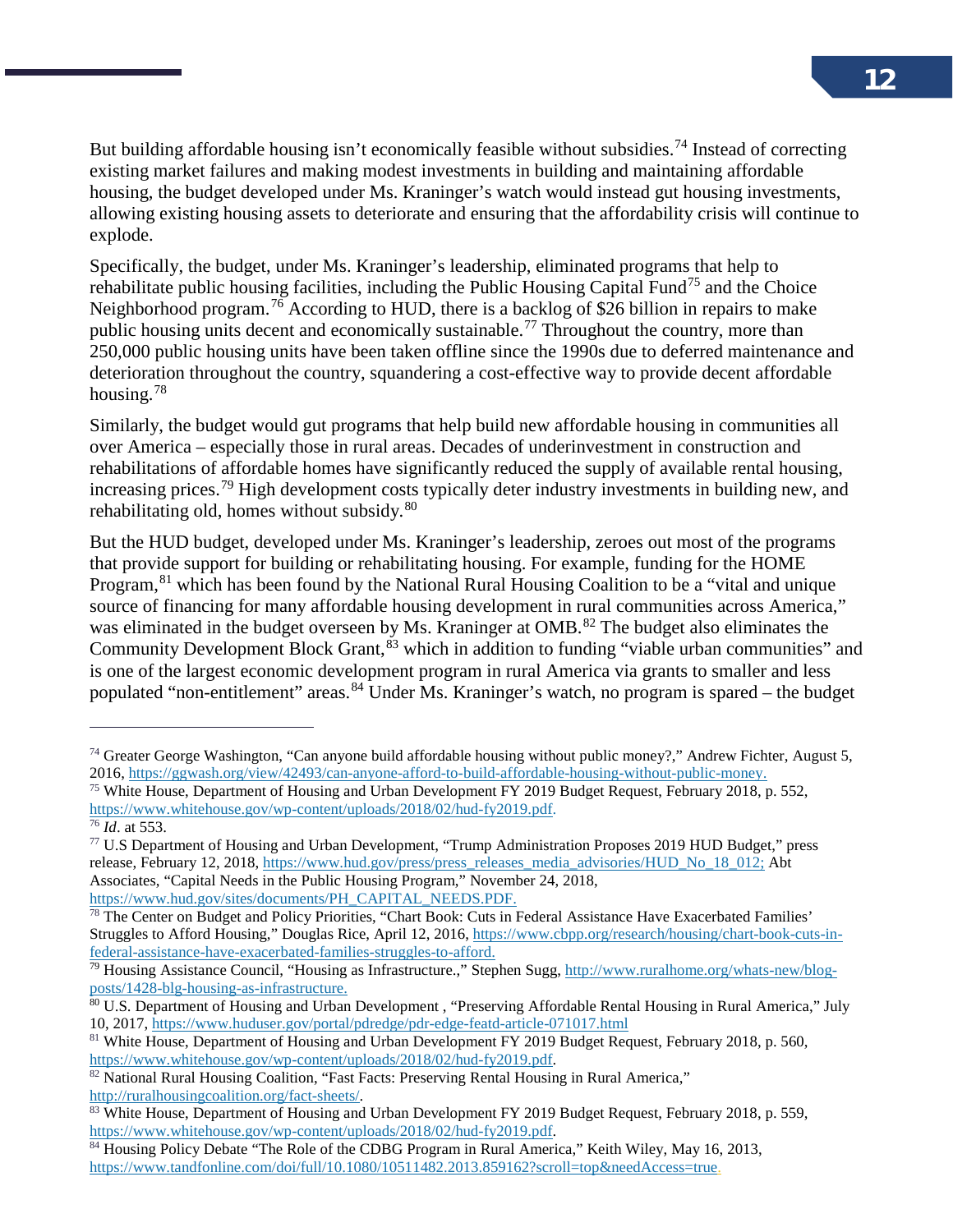also proposes legislative changes that would eliminate the Housing Trust Fund, which has a dedicated housing funding source outside the appropriations process

Likewise, the budget cuts funding for the Native American Housing and Self-Determination Act  $(NAHASDA)$  grants by 7 percent.<sup>[85](#page-14-0)</sup> This grant program funds housing activities in Native communities, which are some of the hardest hit by the affordability and scarcity crisis. Overcrowding affects 16 percent of households in tribal communities and many homes are in desperate need of basic infrastructure repairs.<sup>[86](#page-14-1)</sup>

Ms. Kraninger could have used her budget and oversight responsibilities to address the challenges of affordable housing, manage the crisis, and make strategic investments that will save money in the future. Instead, she has proposed slashing resources, which would only make a serious middle-class housing crisis even worse.

 $\overline{a}$ 

<span id="page-14-1"></span> $\frac{1}{100}$  U.S. Department of Housing and Urban Development, "Housing Needs of American Indians and Alaska Natives in Tribal Areas: A Report from the Assessment of the American Indian, Alaska Native, and Native Hawaiian Housing Needs," January 2017, [https://www.huduser.gov/portal/sites/default/files/pdf/HNAIHousingNeeds.pdf;](https://www.huduser.gov/portal/sites/default/files/pdf/HNAIHousingNeeds.pdf)

National American Indian Housing Council (NAIHC), "About NAIHC: Profile of Indian Country," [http://naihc.net/about-](http://naihc.net/about-2/) $2/$ .

<span id="page-14-0"></span><sup>&</sup>lt;sup>85</sup> White House, Department of Housing and Urban Development FY 2019 Budget Request, February 2018, p. 553, https://www.whitehouse.gov/wp-content/uploads/2018/02/hud-fy2019.pdf.